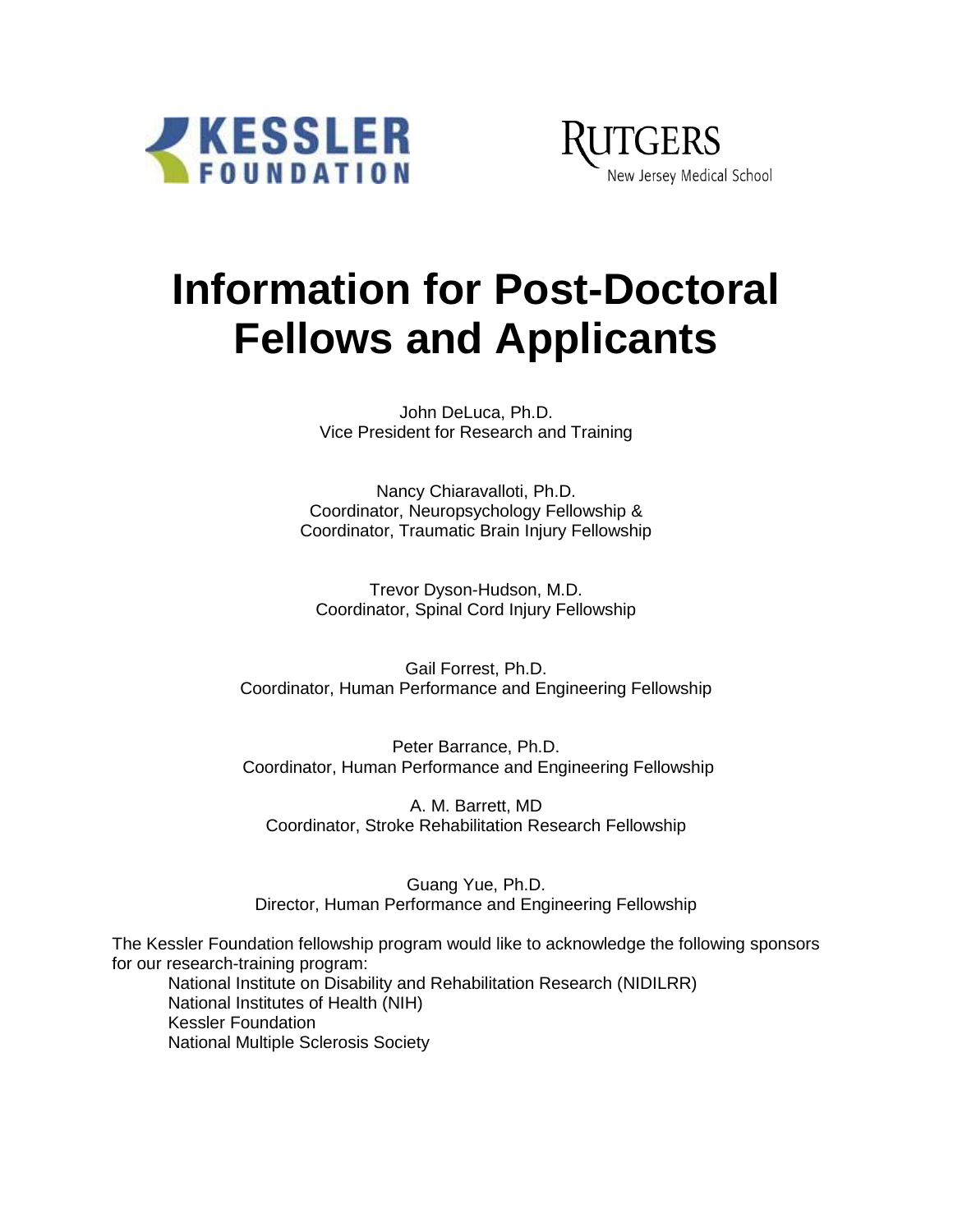| <b>Table of Contents</b>                                                        |  |
|---------------------------------------------------------------------------------|--|
|                                                                                 |  |
|                                                                                 |  |
|                                                                                 |  |
|                                                                                 |  |
|                                                                                 |  |
|                                                                                 |  |
|                                                                                 |  |
|                                                                                 |  |
|                                                                                 |  |
|                                                                                 |  |
|                                                                                 |  |
|                                                                                 |  |
|                                                                                 |  |
|                                                                                 |  |
|                                                                                 |  |
|                                                                                 |  |
|                                                                                 |  |
|                                                                                 |  |
|                                                                                 |  |
|                                                                                 |  |
|                                                                                 |  |
|                                                                                 |  |
|                                                                                 |  |
|                                                                                 |  |
|                                                                                 |  |
| The Bernard W. Gimbel Multiple Sclerosis Comprehensive Care Center at Holy Name |  |
|                                                                                 |  |
|                                                                                 |  |
|                                                                                 |  |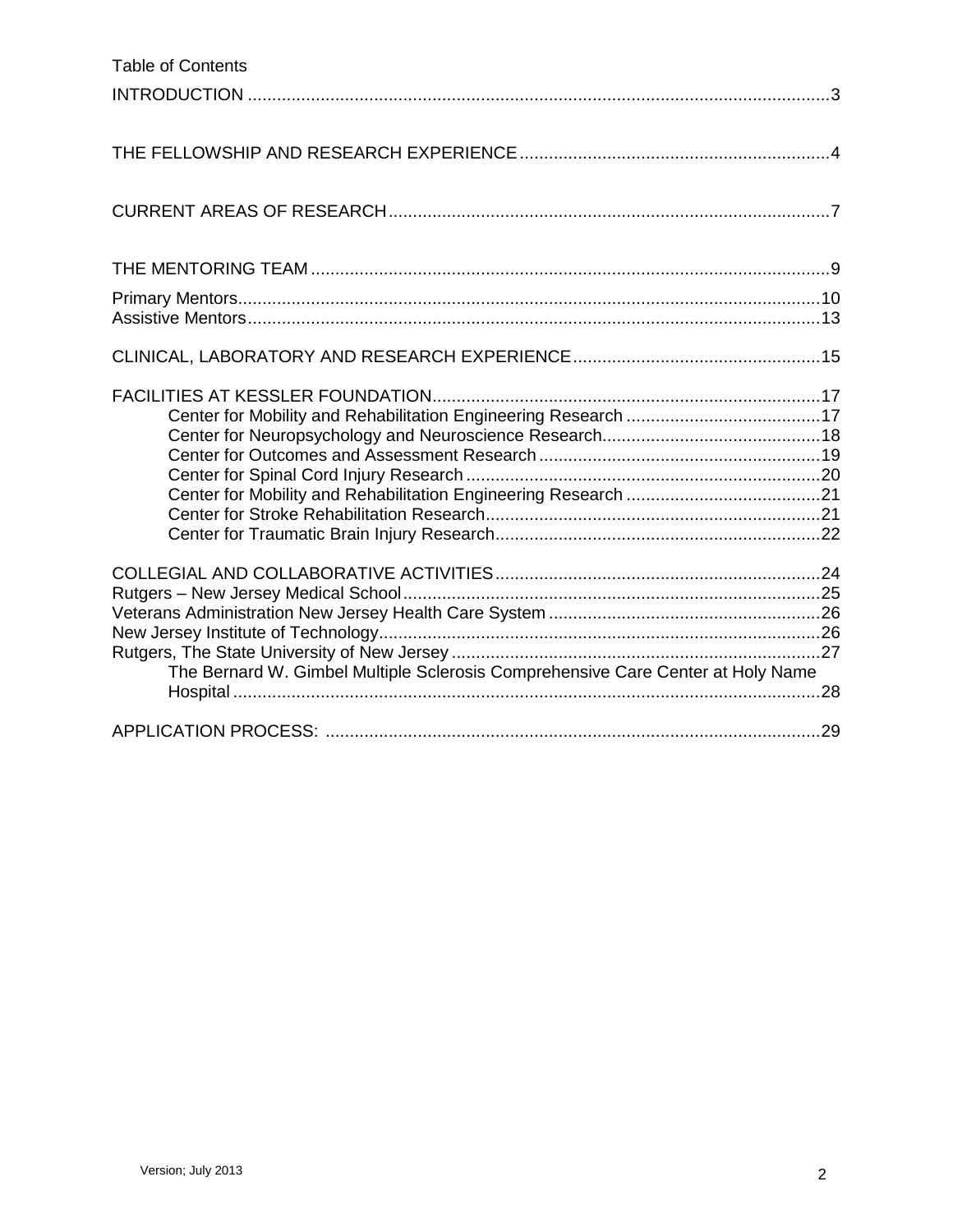## **ADVANCED REHABILITATION RESEARCH TRAINING PROGRAM**

#### **Information for Fellows and Applicants**

Rutgers New Jersey Medical School, in conjunction with the Kessler Foundation, is pleased to offer an advanced, multidisciplinary training program in medical rehabilitation research.

#### **Introduction**

This Research Training program is designed to respond to the shortage of doctoral-level investigators to work on important, unsolved problems relevant to the ever-increasing physically disabled population. The Program solicits pre- and postdoctoral applicants from biomedical sciences and clinical rehabilitation disciplines, including fields such as biomechanics, physiology, psychology, psychiatry, neurology, nursing, physical therapy, occupational therapy, and rehabilitation engineering. The program particularly seeks to attract applicants from the field of physical medicine rehabilitation, rehabilitation sciences and rehabilitation engineering, where the need for research training is intense. The program has several innovative features:

- Self-direction. Upon initiation of the fellowship, the fellow, in collaboration with his or her mentors, constructs a research training plan. This research training plan guides the fellow through the fellowship years. The essence of advanced training is to nurture promising young investigators, who will present their own ideas and goals in response to an environment rich in research opportunities.
- Mentors from other areas of biomedical and social research. Though most are accomplished in rehabilitation, a number of potential mentors are highly experienced scientists in other disciplines, who have the potential to make great contributions to rehabilitation. By working with talented Research Fellows, some of these mentors are likely to create new rehabilitation research programs. Similarly, fellows benefit significantly from working with mentors outside of the rehabilitation field, allowing them to examine their work from alternative angles.
- Team building: A central task for the Fellow. Productive rehabilitation research requires a multidisciplinary research team. Successful Research Fellows will spend their subsequent careers creating and working in research teams, and a core feature of our Advanced Research Training Program is the provision of Fellows with a formative experience in developing their own research teams.
- Prior commitment to rehabilitation research. A commitment statement will be required from applicants, ensuring commitment to the research program. An interest in an academic career is desirable with plans for placement in an academic or research environment upon completion of the fellowship. Use of residency as a recruitment and evaluation tool. For the M.D. resident training track, residents are selected from nationwide applicants on the basis of their research promise. Their abilities will be seen firsthand as they participate in required research training activities.
- Beyond institutional boundaries. Though the emphasis is on faculty at the Rutgers New Jersey Medical School, Fellows are encouraged to seek collaborations with best scientists in the New Jersey - New York Metropolitan area.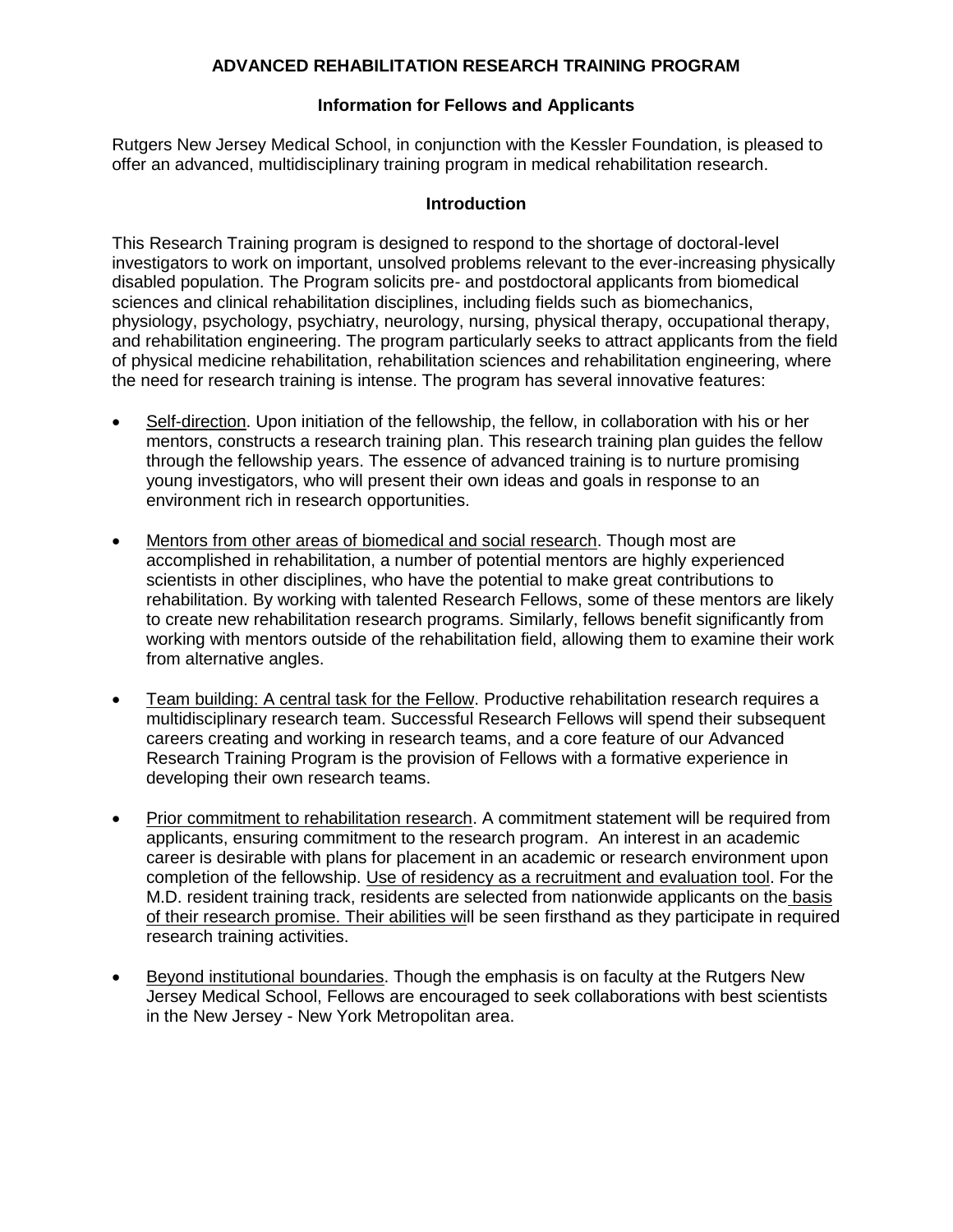## **The Fellowship and Research Experience**

Each Fellowship will be based on an individualized Research Training Plan written by the Fellow with the advice and consent of his/her mentors. In general terms, each Fellowship will consist of:

- Intensive work and training with a team of mentors who are highly experienced in: a) rehabilitation research; b) a special discipline or topic relevant to rehabilitation; and/or c) a necessary methodological tool. Some Fellows will spend most (up to 2/3) of their time with a single Primary Mentor who is an extremely qualified senior investigator, while others will split their time between members of their mentoring team. A mentoring team may consist of up to three Primary or Associate Mentors, who have substantial influence and power of consent over the Fellow's Research Training Plan, despite the Fellow's experience or directed study with other persons (Assistant Mentors).
- Formal coursework or directed study to remedy deficiencies and master a) advanced knowledge of rehabilitation, b) a scientific or medical specialization area, c) a statistical or research design skill, and d) a research tool.
- Attendance and participation in conferences, lectures, and seminars offered by the Department of PM&R, by other departments at Kessler Foundation, Rutgers, and other institutions in New Jersey and the New York Metropolitan Area. The Fellow will be exposed to rehabilitation administration and encouraged to participate in a grant-writing project to enable future funding.
- Above all, research experience in the laboratory or office of more senior investigators, completion of published research projects, and an NIH grant application submission.

Productive research training will be possible in a variety of areas by combining the abilities of researchers skilled in diverse areas relevant to rehabilitation. Outstanding single-subject areas include: Neuropsychology and neuropsychological recovery processes, mobility and motor function rehabilitation, musculoskeletal biomechanics, neuromuscular and sensorimotor physiology, neuroscience, functional assessment, spinal cord injury (SCI), stroke, traumatic brain injury (TBI), outcome and effectiveness research, and physiatry.

Coursework and guided study requirements**:** Three areas. This Fellowship program provides an opportunity to either broaden Fellows' skills by remedying deficiencies in important areas relevant to their type of rehabilitation research or to increase the depth of their knowledge or skill in an advanced topic. At a conceptual level, Fellows beginning a career in rehabilitation research need skills in each of the following three areas:

*1. Knowledge of biological/disease processes, disablement, and rehabilitation.*

Understanding the scientific and theoretical basis of the intervention under study (e.g., neural mechanisms of behavior) is needed to advance rehabilitation knowledge. As described above, advanced courses and/or directed readings (e.g., neuroanatomy, learning theory) may be required. A wealth of educational resources is available to solidify Fellows' understanding of the pathophysiological and recovery processes, including numerous CME courses offered through Rutgers New Jersey Medical School and Kessler Foundation. Other valuable didactic opportunities include: grand rounds; numerous courses and lectures offered to residents, and directed readings. Measures of case severity, disease stage, case complexity, impairment, disability, and handicap need to be understood for the groups under study. Fellows with little prior experience in clinical rehabilitation will be asked to observe or participate in relevant rehabilitative settings (e.g., team conferences, interviews with and service to disabled persons at home, etc.).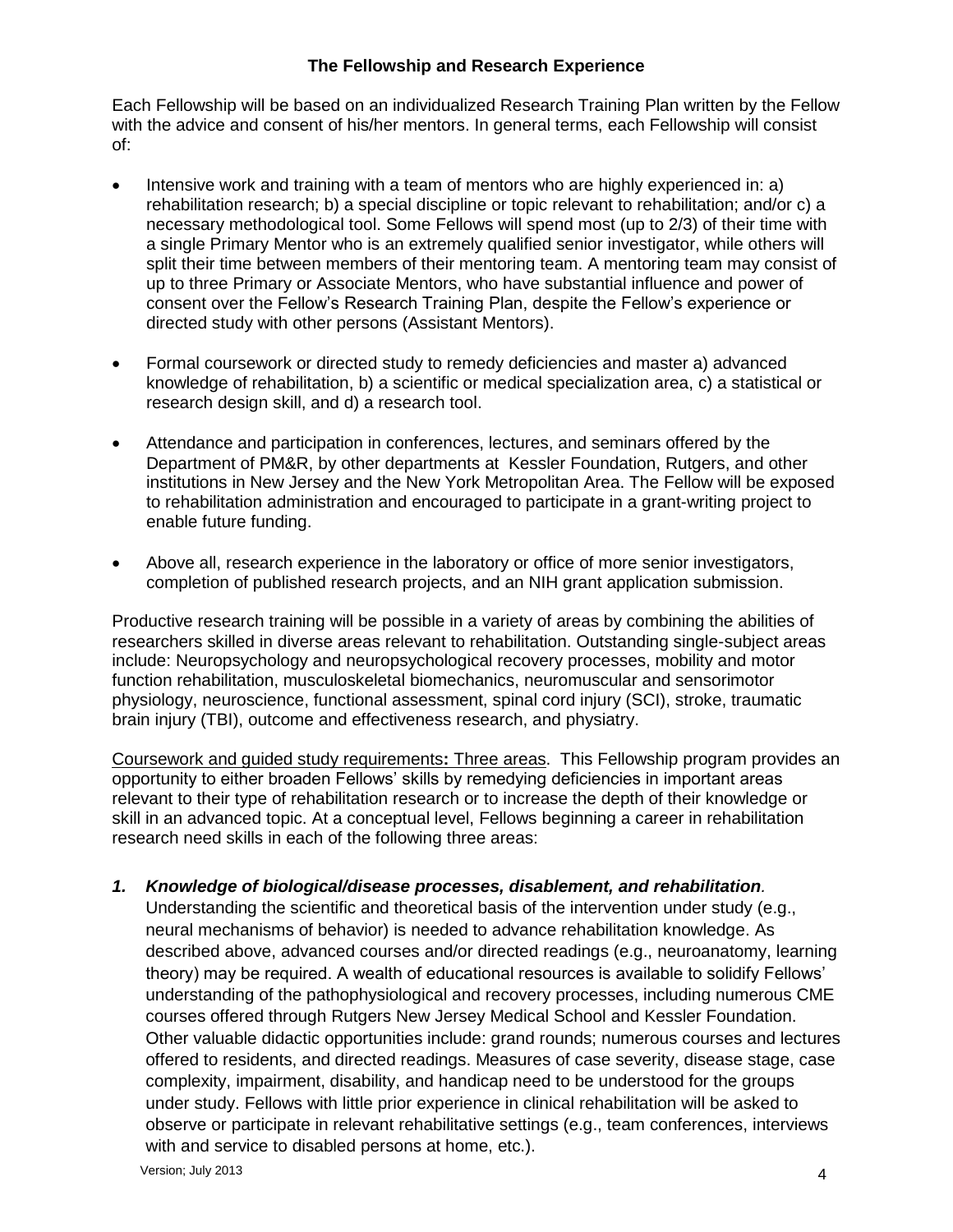- *2. Knowledge of statistics, methodology, and research design***.** All Fellows must attain a basic competency in statistics and research design or add to their previous knowledge during the Fellowship. M.D./D.O. Fellows proposing a full one-to two-year Fellowship who have not had a course in either topic are required to complete a course in basic biostatistics and in research design. Fellows will be required to study and show proficiency in the following:
	- *How to ask a relevant and testable experimental question (hypothesis);*
	- Basic research design: The randomized true experiment and common pitfalls for investigators using this method;
	- Systematic approach to demonstrating observations in single-subject and case series reports and appropriate statistical comparisons for these settings;
	- Strong quasi-experimental designs (e.g., time series) versus weaker ones (e.g., case control, matching, covariance, correlational designs);
	- Descriptive and correlational studies (e.g., cross-sectional) and inference of causality; cohort and retrospective study design; interpretation of descriptive statistical results;
	- Prognosis and prediction (e.g., longitudinal) principles and studies;
	- Specification of research subjects and sampling techniques:
	- Principles and methods of functional assessment and measurement, including reliability, precision, and validity of measurement; methods of assessment of impairment, disability, handicap, and the qualities of everyday life;
	- Evaluation of relevant diagnostic tests;
	- Sample size and power requirements;
	- Structure for a planned analysis in a research proposal, including *a priori* vs. *post hoc* investigations, control procedures and variables;
	- Project management; use of consultants (e.g., statistical)
	- Organizing a pilot study pretest, quality control;
	- Basic descriptive and inferential statistical principles; Use of SPSS, Stata, or other statistical programs; correlation coefficients, non-parametric statistics, basic ANOVA and ANCOVA;
	- Organizing data collection for accuracy and efficient data entry and analysis; Data cleaning;
	- Use and secondary analyses of databases.

Fellows without a deficiency in basic methodology should advance their skills by mastery of statistical or methodological tools that will give them an edge in research quality within their research area(s). Optional statistical and methodological skills, (depending upon the rehabilitation research topics) might include:

- Advanced research design (e.g., randomized block designs, multiple interrupted time series, regression discontinuity);
- . Intermediate statistical methods (e.g., multiple regression, techniques for the analysis of partial variance, Classification and Regression Trees);
- Advanced statistical techniques (e.g., structural equation modeling, LISREL, Poisson and Cox regression, Class);
- Actual secondary analysis of disability-related health care databases, e.g., UDS, National Medical Care Expenditure Survey, MedPars);
- Meta-analysis techniques;
- Rasch analysis versus traditional factor analysis and test reliability;
- And many other possibilities.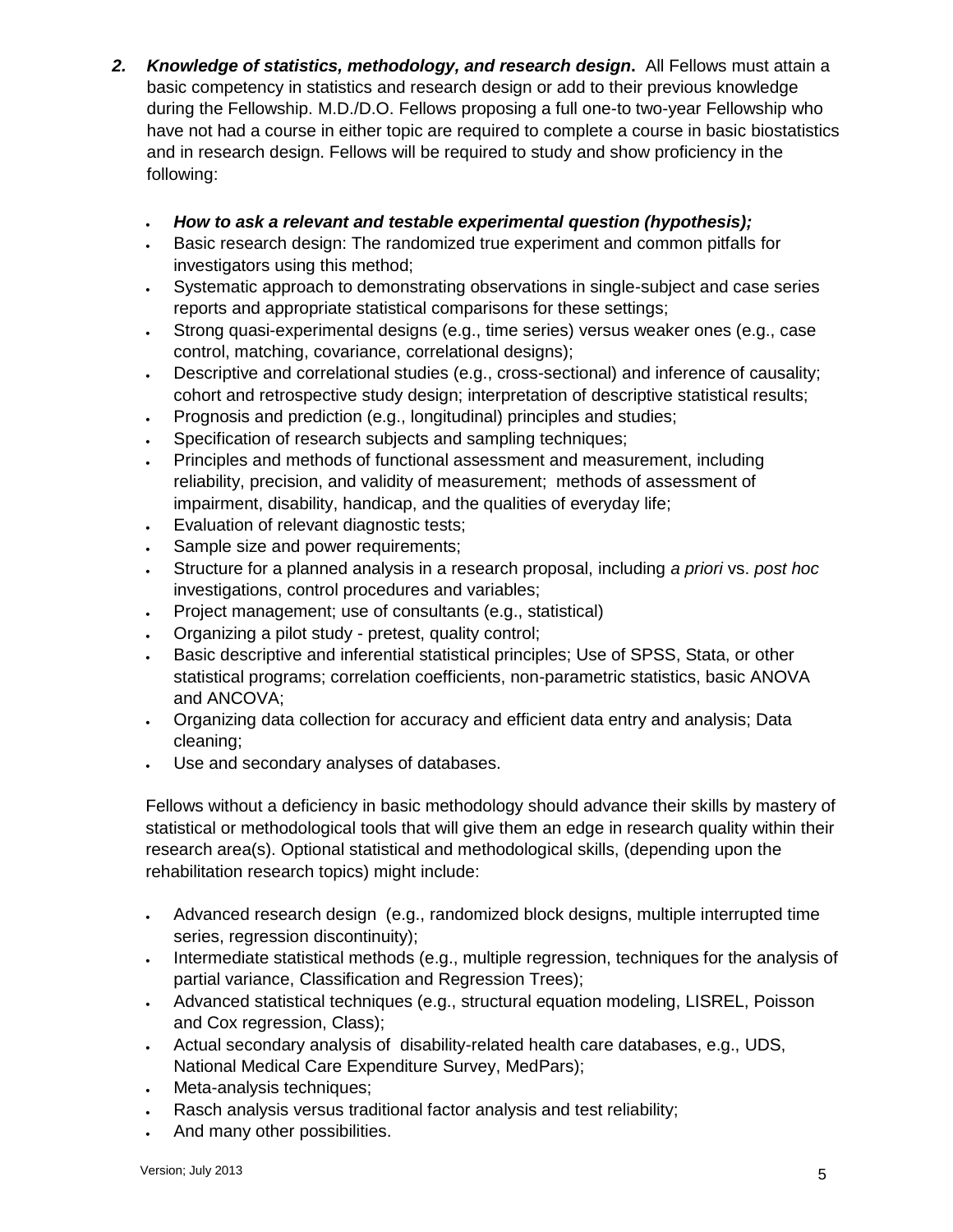- *3. Other specialized research tools and subjects.* Research involves a number of refined skills. Proficiency in the following must be demonstrated or acquired during the Fellowship:
	- Defining a research question likely to yield productive, testable hypotheses;
	- Library reference search and computer searches (e.g., Medline);
	- Internet access;
	- Critical review of the scientific literature in a selected area;
	- Technical skills in equipment and procedures, as needed;
	- Scientific writing;
	- Grant preparation basic NIH formats and processes;
	- Oral presentation;
	- Computer use word processing, database, statistics;
	- Questionnaire and interview design, choice, and interpretation;
	- Choosing, encouraging, and working with collaborators.

As required, deficiencies in the above skills can be remedied by attending the summer research course for residents at Rutgers NJMS, by directed independent study, or by formal coursework at Rutgers NJMS or another institution.

 Didactic Opportunities: In addition to working with the primary mentor, exposure to relevant rehabilitation and or neuropsychology/neuroscience issues will be ensured by the didactic opportunities offered by the various participating departments at each site (e.g., Department of PM&R), including monthly grand rounds, Physiatry Residents' weekly internal rounds, and weekly Brain Injury rounds at Kessler's Brain Injury Center. Opportunities to observe direct clinical management of patients are designated through the Fellowship Committee on an individual basis. Numerous programs are available for advanced training in the clinical neurosciences between the Psychology Department and Center for Molecular and Behavioral Neurosciences (CMBN) at Rutgers University, and the Departments of Neurosciences and Radiology at Rutgers NJMS. These include: 1) Weekly clinical rounds; 2) Rutgers Speaker Series; 3) Neuropsychology speaker series at Kessler Foundation; 4) SCI grand rounds and 5) Kessler Foundation fellowship didactics.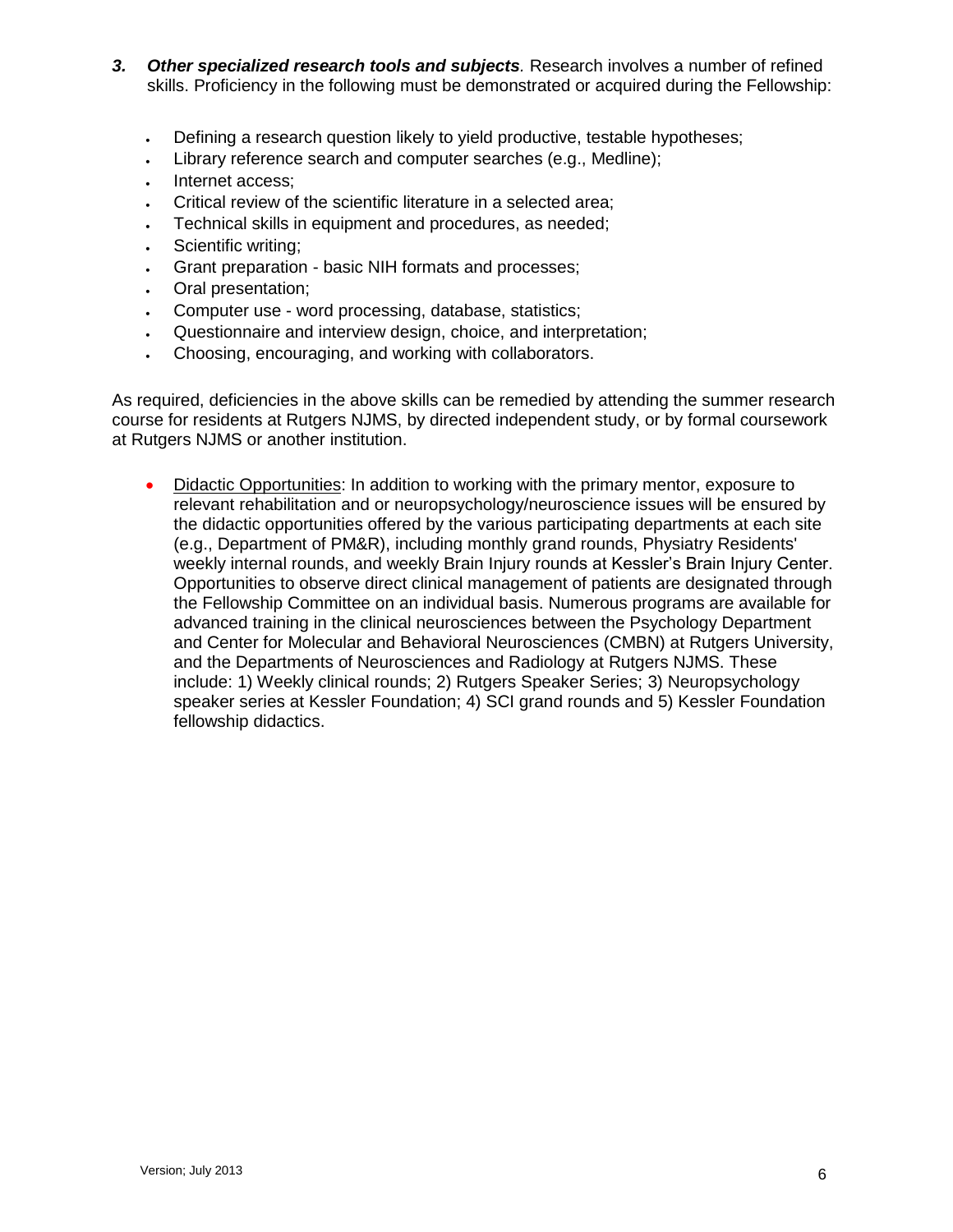## **Current areas of research**

The table below lists current areas of research by readily available mentors. Research Fellows are expected to develop their own research interests, and their research projects may combine or cut across listed research areas. Actual areas of research using Faculty at the Rutgers New Jersey Medical School and affiliated organizations go far beyond the listed areas.

| <b>Current Areas of Research</b>             |                                              |  |
|----------------------------------------------|----------------------------------------------|--|
| <b>Brain Injury</b>                          | <b>Neuroscience</b>                          |  |
| Behavioral management                        | <b>Immunology of Multiple Sclerosis</b>      |  |
| Cognitive rehabilitation                     | Molecular neurobiology                       |  |
| Driving evaluation                           | Neuroanatomy                                 |  |
| Effectiveness of post-acute cognitive        | Neurodegenerative Parkinson and Alzheimer    |  |
| remediation programs                         | disease                                      |  |
| Efficacy of chemodenervation treatment for   | Neuroendocrinology                           |  |
| post traumatic spasticity                    | Neurotransmitters                            |  |
| Fatigue                                      | Reorganization of motor cortex               |  |
| Learning and memory                          | Reorganization of central pattern generators |  |
| Neuroimaging                                 | Brain-behavior correlations in neurological  |  |
| Neuropharmacological management of post      | symptoms and treatment                       |  |
| traumatic fatigue and cognitive deficits     | Noninvasive brain stimulation and brain      |  |
| Role of memory and other neurobehavioral     | systems                                      |  |
| factors                                      | Sensorimotor and neuromuscular physiology    |  |
| Spatial cognitive disorders                  | Structural and functional neuroimaging       |  |
| Static and dynamic balance deficits          |                                              |  |
|                                              | <b>Orthopedics</b>                           |  |
| <b>Biomechanics</b>                          | Musculoskeletal biomechanics                 |  |
| Intersegmental coordination of upper and     | Joint pain and pathology                     |  |
| lower limbs                                  | Orthopedic rehabilitation                    |  |
| Kinematic and kinetic analysis               | Total joint arthroplasty                     |  |
| Static and dynamic gait stability            | Viscoelastic supplementation                 |  |
| Static and dynamic posturography             |                                              |  |
|                                              | <b>Outcomes Research</b>                     |  |
| <b>Exercise Physiology</b>                   | Functional outcome studies                   |  |
| Blood lipids glucose and insulin sensitivity | Health services research                     |  |
| Body composition                             | Quality of life                              |  |
| Energy consumption                           | Vocational mentoring and role restoration    |  |
| Functional electrical stimulation            |                                              |  |
| Motor control                                | <b>Psychology / Neuropsychology</b>          |  |
| Skeletal muscle physiology and morphometry   | Aphasia, normal speech and language          |  |
|                                              | Cognitive rehabilitation                     |  |

#### **Current Areas of Research**

#### **Engineering**

Design and application of assistive devices including robotics Dynamic EEG and EMG algorithms of human movement Electrical Engineering and Electrophysiology Imaging and neuroimaging Motion capture and analysis Signal and image processing

#### **Functional Rehabilitation**

Locomotor training Electrical stimulation Cognitive demands of driving

Cognitive rehabilitation Information processing speed Learning and memory Limb apraxia, normal limb praxis **Neuroimaging** Relationship between neuropsychological assessment and functional status Spatial cognition and spatial neglect Working memory Effects of noninvasive brain stimulation on cognitive function and cognitive disorders

#### **Psychosocial Factors**

Home treatment of behavioral problems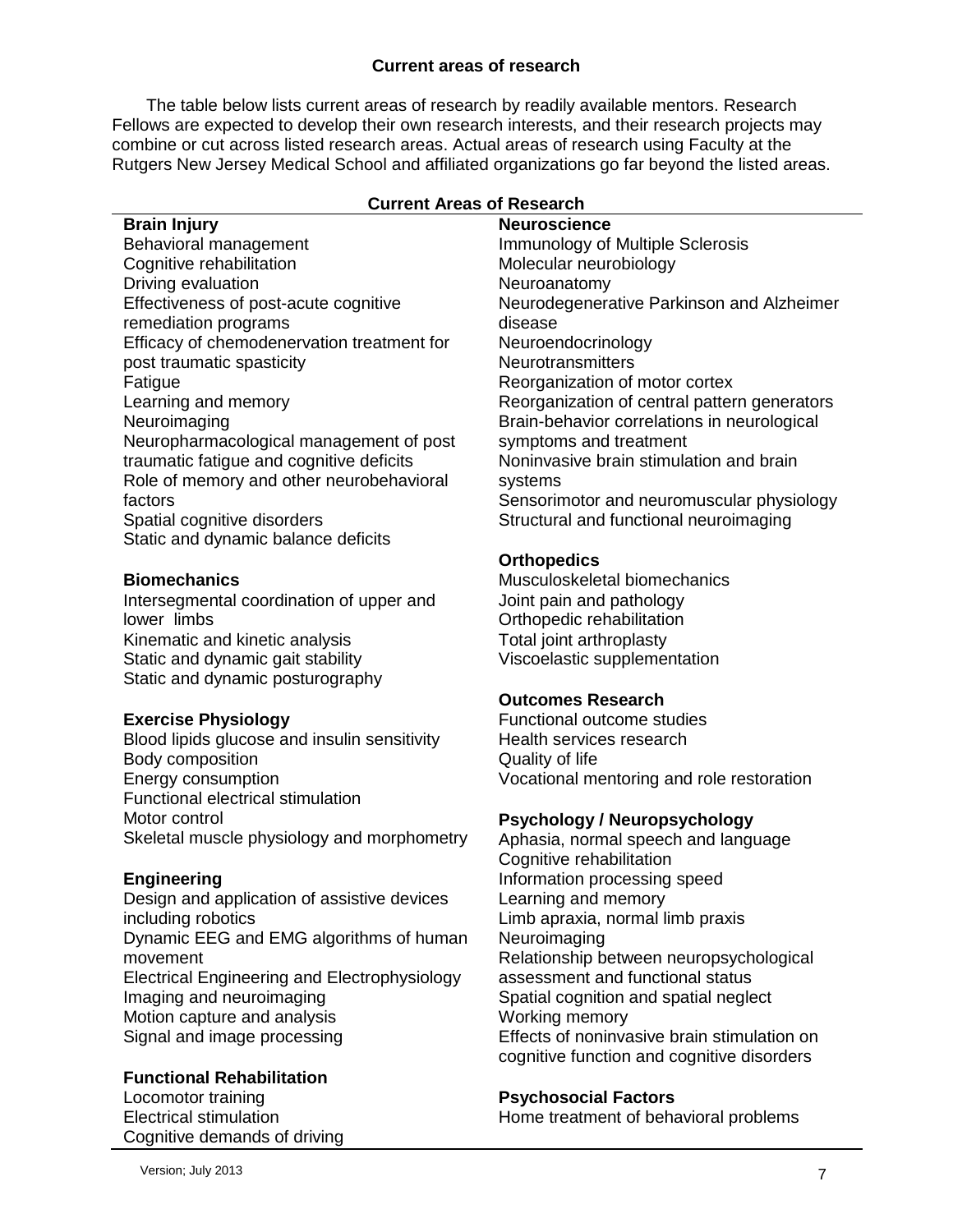Cognitive retraining Evaluation of ADL's Wheelchair propulsion biomechanics Osteoporosis after SCIPain after SCI

#### **Multiple Sclerosis**

Cognitive rehabilitation Driving Functional assessment Information processing speed Neuroimaging New learning and memory Working memory

#### **Spinal Cord Injury**

Alternative pain therapies Bone, muscle and soft tissue degeneration and regeneration Cardiovascular function and disease Chemodenervation treatment for spasticity Clinical trials Diet and exercise Drug and hormone therapies Functional use of the wheelchair Heart rate variability and autonomic nervous system dysfunction Health disparities **Osteoporosis** Quality of Life **Rehabilitation** Secondary disability treatment Shoulder pain and pathology Supported walking Urological function Wheelchair propulsion biomechanics

#### **Stroke**

Amnesia and functional disability related to memory disorder Aphasia and functional communication Body weight supported walking Chemodenervation treatment for spasticity Disorders of attention Disorders of emotional perception, representation and behavior Disorder of movement and physical therapy Electrical stimulation Exercise fitness training Gait economy Limb apraxia and other motor-action disorders Neuropsychological factors Spatial cognition and spatial neglect Virtual reality and motor recovery of hemiparesis Noninvasive brain stimulation to investigate brain mechanisms, detect motor improvement, and as a therapeutic intervention

# **Technology**

**Telerehabilitation** Virtual Reality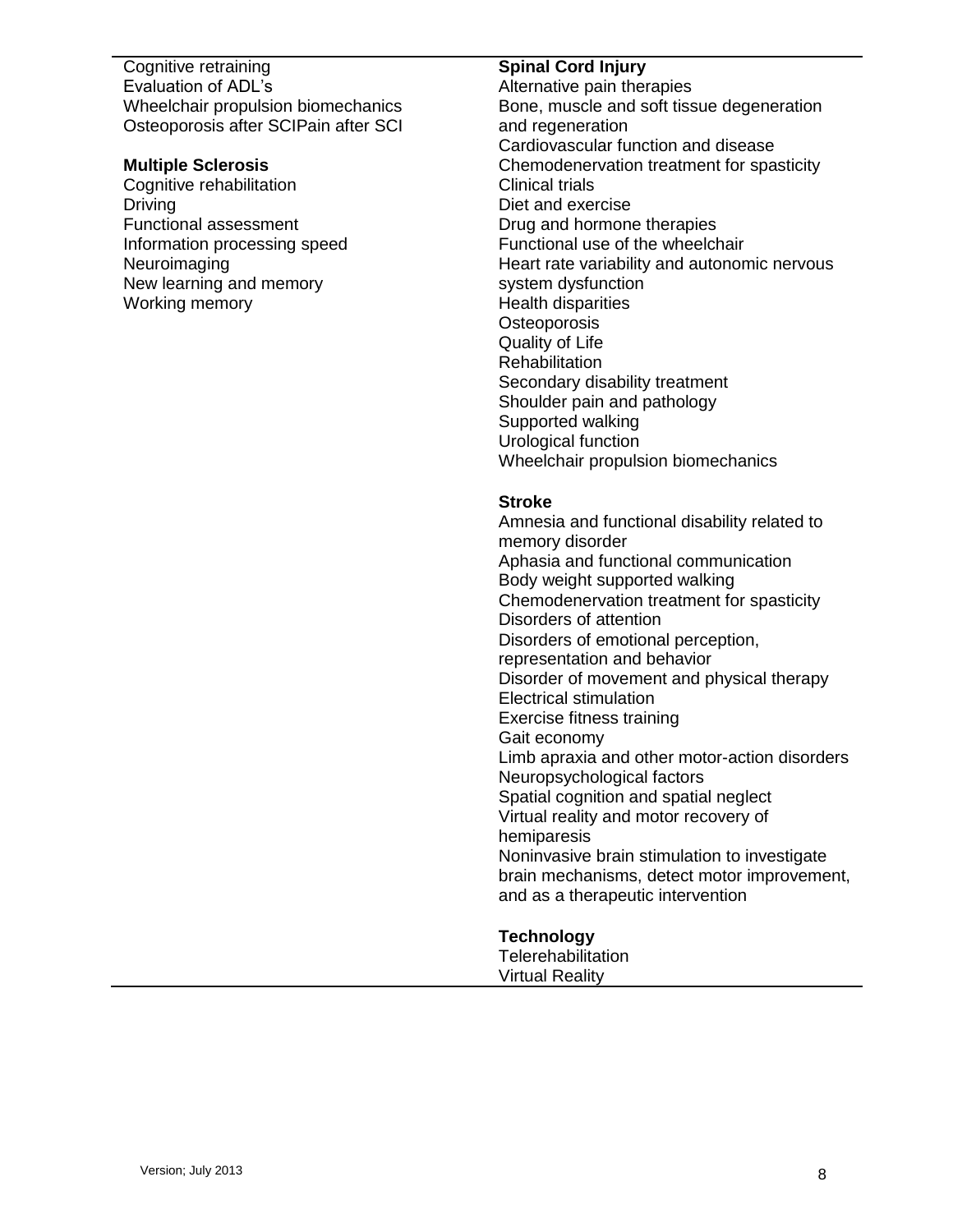# **The Mentoring Team**

Medical rehabilitation research is multidisciplinary. The most productive rehabilitation research requires the complementary skills of several disciplines and professionals. To be specific, the most productive rehabilitation research involves the connection of three domains: 1) applied rehabilitation content; 2) a scientific, biomedical or psychosocial discipline, and/or specialization area(s); and 3) state-of-the-art laboratory techniques, statistical analysis, research design skills, and other scientific tools.

The mentoring team. The training program is based on a structured plan for a mentoring team. Each mentoring team will be comprised of these structural elements:

- 1) A Primary Rehabilitation Research Mentor works closely with the Fellow throughout the various stages of training, including development of the fellowship training plan, overseeing research and training activities, and ensuring the application of the proposed research and training plan is grounded in rehabilitative biological knowledge. This mentor will provide guidance in the particular rehabilitative group (e.g., TBI, stroke) and/or scientific discipline (e.g., neurophysiology, pharmacology, neuropsychology). The primary mentor will ensure the progress of the trainee by weekly meetings, direct supervision of manuscript and grant writing, and fostering collaborative relationships between the trainee and other researchers and clinicians.
- 2) Assistive Mentor(s) provide directed study or experience. On some teams, assistive mentors provide only a little time, ensuring quality research and providing strategic guidance, with the Primary Mentor dominating the research program. This is the classic primary mentoring structure. Even in these situations, the presence of other Mentors with formal input into the Research Training Plan is highly valuable. In other cases, Fellows have organized a broader team of mentors in which power is more diffuse, with multiple influential mentors. The experience of organizing their research team is a worthwhile learning experience for the Fellows.

Each Fellow has a single *Primary Mentor*, who is responsible for providing the Fellow with adequate opportunities to learn and to succeed in research, for monitoring the Fellow's progress, for progress reports (delegated to the Fellow in practice), and for spending adequate time with the Fellow. The Primary Mentor plays a primary role in the direction of the Fellow's Research Plan and progress.

An acceptable Mentoring Team must be constructed so that at least one Primary Mentor and one Assistive Mentor are chosen. Complete descriptions of the research interests of the faculty can be found in the enclosure "Program Faculty."

Breadth requirements. Cross-training is encouraged and a Ph.D. should spend time with other Ph.D. neuropsychologists or psysiologists as well as with clinical researchers (e.g. physiatrist). This ensures the research has relevance and enhances the individual's knowledge of clinical rehabilitation. An M.D. needs to work with a Ph.D. specialist to achieve excellence in a specialized area of research. Mentors will not be chosen entirely from the same discipline or area of research.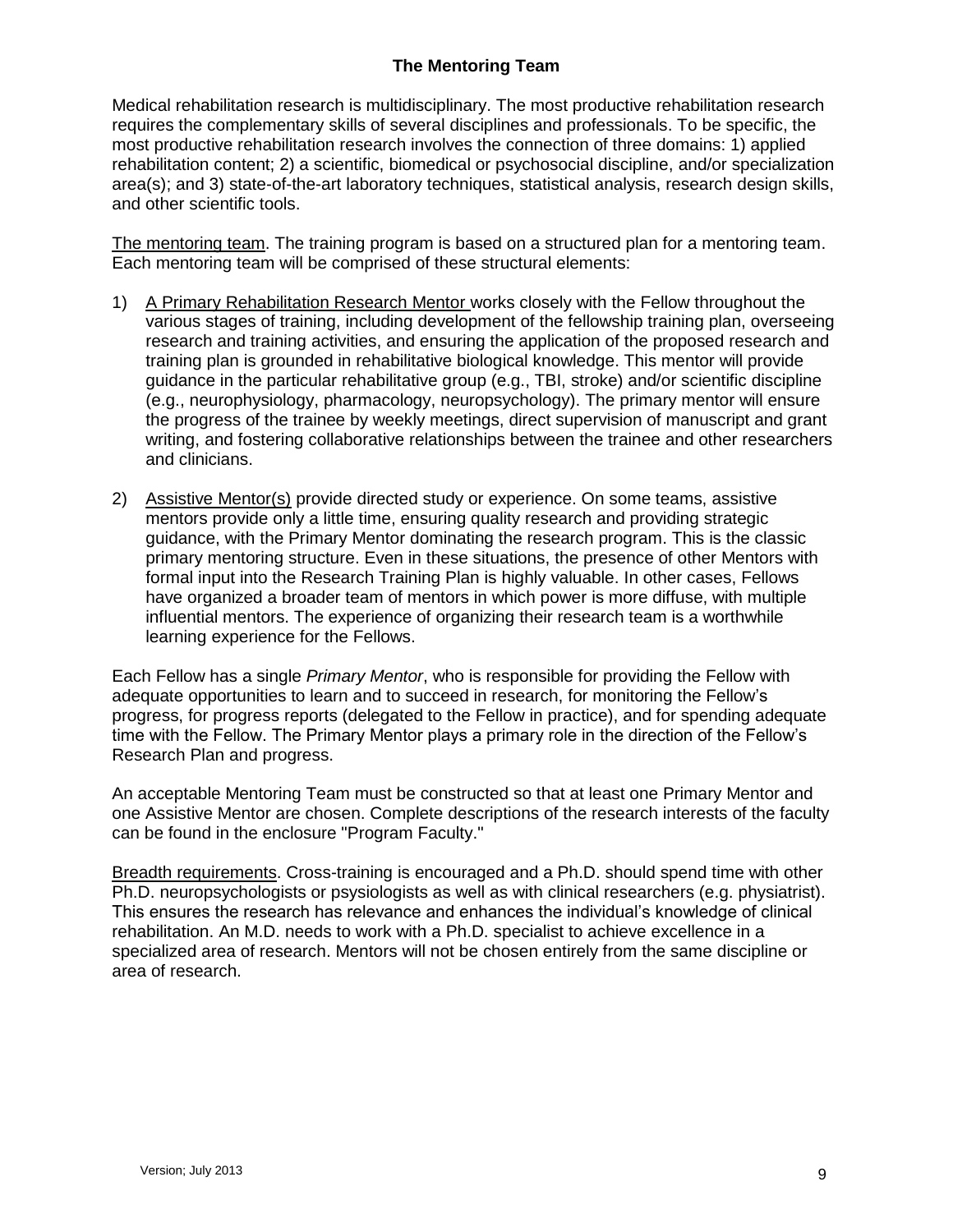## **Primary Mentors**

## **A. M. Barrett, M.D.**

*Director, Center for Stroke Rehabilitation Research*

A. M. Barrett, M.D., is the Director of the Center for Stroke Rehabilitation Research at Kessler Foundation and is a Professor in the Departments of Physical Medicine & Rehabilitation (PM&R), and Neurosciences at the Rutgers-New Jersey Medical School (Rutgers New Jersey Medical School). Dr. Barrett, a behavioral neurologist, has published research on cognitive neuropsychological systems and dysfunction caused by neurological disorders for the last 22 years. Barrett was acknowledged with two University-based early career awards, for which she competed with basic science researchers, two NIH career development awards, the Norman Geschwind Prize for Behavioral Neurology research from the American Academy of Neurology, and the first International Neuropsychological Society Early Career Award. Dr. Barrett is a translational scientist who brings the concepts of cognitive neuropsychology to be tested in medical and even outcomes research models and has a current mentoring award focused on training others in translational Neurorehabilitation research. Since 1999, her lab has had continuous NIH funding and studies post-stroke spatial cognition in near and far space, the spatial neglect syndrome and its characterization and treatments, treatment of aphasia, limb apraxia, unawareness of deficit, and other post-stroke cognitive disorders including limb apraxia, emotional perceptual and processing disorders, disorders of internally-generated behaviors and memory. Dr. Barrett analyzes functional disability by its relationship to traditional neuropsychological definitions of cognitive disorder, and trains learners in adapting both classical psychological concepts and modern research methods (e.g. statistical multi-level modeling) to test translational hypotheses. Dr. Barrett served on two NIH review panels and reviewed for NSF and several foundations. She co-edited three special issues and supplements on the subject of post-stroke rehabilitation, and led the American Society of Neurorehabilitation (President, 2010-2012), as well as serving on the Executive Committee of the Behavioral Neurology and Neural Repair and Rehabilitation Sections of the American Academy of Neurology.

## **Peter Barrance, Ph.D.**

#### *Senior Scientist, Musculoskeletal Biomotion Laboratory*

Peter Barrance, Ph.D., is a Senior Scientist in the Musculoskeletal Biomotion Laboratory at Kessler Foundation. Dr. Barrance's expertise is in the area of joint biomechanics and physiology, particularly in the modeling and visualization of weight bearing joints using innovative imaging techniques. Several of his current research activities center on development and utilization of techniques for MRI imaging of the knee. The advent of vertically open MRI scanners has made imaging of the knee while a subject is weight bearing possible. The significance of this is that there is growing evidence that changes to load distribution across the cartilage surfaces are potent predictors of the development and progression of disease pathologies, such as osteoarthritis. Improved visualization of the weight bearing surfaces, combined with analytical modeling of joint contact conditions, allows detailed investigation of these processes as well as the effects of interventions. Dr. Barrance is currently the principal investigator on a federal grant to develop refined standing MRI imaging and modeling methods, with the goals of decreasing imaging time, increasing resolution, and increasing the precision of quantitative outcome measures. Dr. Barrance also has interests in biomaterials and biomechanics testing. He participates in diverse rehabilitation engineering projects, such as the development of innovative wheelchair seating devices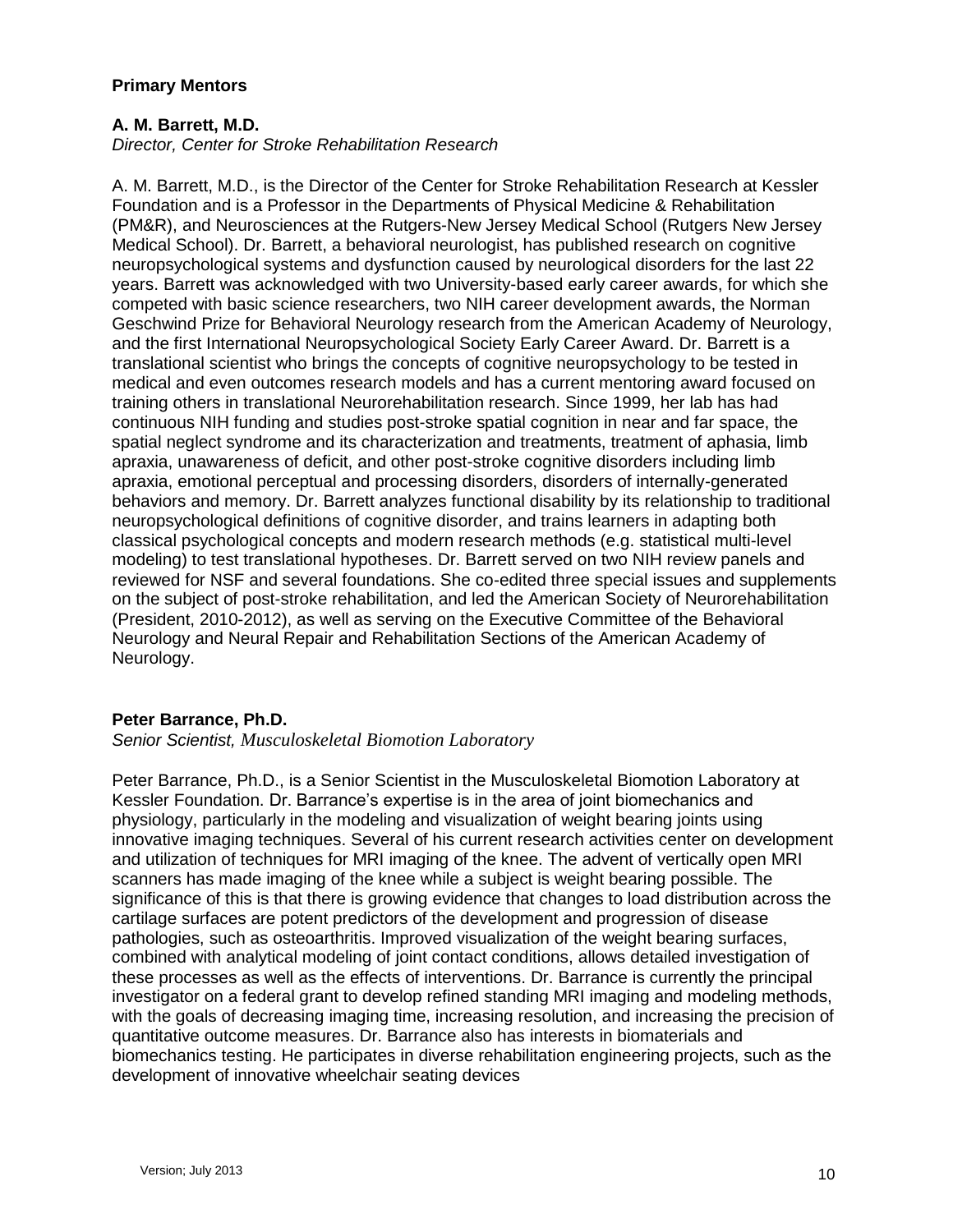## **Nancy Chiaravalloti, Ph.D.**

*Director, Center for Neuropsychology and Neuroscience Research And Center for Traumatic Brain Injury Research*

Nancy Chiaravalloti, Ph.D., is the Director of the Center for Neuropsychology and Neuroscience Research and the Center for Traumatic Brain Injury Research at Kessler Foundation, Associate Professor in the Department of PM&R at the Rutgers New Jersey Medical School and a licensed psychologist in NJ and NY. She is Project Director of the currently-funded Northern New Jersey TBI Model System, funded by the National Institute on Disability and Rehabilitation Research. Dr. Chiaravalloti is the recipient of funding from the NIH (RO1) to conduct an RCT to improve memory in persons with MS and of a competitive supplement to allow for pre- and postintervention neuroimaging. She is PI of a related RCT in TBI, funded by NIDILRR, and of a NIDILRR field-initiated grant applying fMRI to examine the outcome of that treatment. Her research has also been funded by the National Multiple Sclerosis Society, the NJ Commission on Brain Injury Research, and the National Stroke Association. Dr. Chiaravalloti has a record of over 60 peer-reviewed publications and has served as a grant reviewer for NIDILRR, NIH, NMSS, and the Italian MS Society. Dr. Chiaravalloti holds a grant from NIDILRR that supports the post-doctoral training program in Neurocognitive Rehabilitation. She has also been very active in mentoring fellows (see Table 10) in the areas of neuropsychology, neuroscience, and cognitive rehabilitation, and she has worked with several fellows in grant submittals. Dr. Chiaravalloti has served as a guest reviewer for numerous peer-reviewed journals and is on the Editorial Board of *Frontiers in Neurotrauma*. She was also Editor of Newsletter40, the newsletter for APA Division 40. Dr. Chiaravalloti has been the recipient of several early career awards including the National Academy of Neuropsychology's (NAN) Early Career Award for Contributions to Clinical Neuropsychology (2005), the Rosenthal Early Career Award for significant contributions to research in Rehabilitation Psychology from the APA, Division 22 (2007), and the APA Division 40 Early Career Award for Contributions to Clinical Neuropsychology (2009). A leader in the neuropsychological assessment of clinical populations, Dr. Chiaravalloti is a member of the NIH Toolbox Cognition Team.

## **John DeLuca, Ph.D.**

#### *Vice President, Research and Research Training*

John DeLuca, Ph.D. is the Vice-President for Research and Training at Kessler Foundation, a Professor in the Departments of Physical Medicine & Rehabilitation (PM&R) and Neurology/Neurosciences at Rutgers-New Jersey Medical School, and a licensed psychologist in the States of New Jersey and New York. He is board certified in Rehabilitation Psychology by the American Board of Professional Psychology (ABPP). Dr. DeLuca has been involved in neuropsychology and cognitive neuroscience research for over 25 years. He is internationally known for his research on disorders of memory and information processing in a variety of clinical populations including: multiple sclerosis, traumatic brain injury, aneurysmal subarachnoid hemorrhage, and Chronic Fatigue Syndrome. He has edited 2 books, co-edited 5 books, including the newly published "Encyclopedia of Clinical Neuropsychology," written in over 200 publications and book chapters, and has presented over 350 scientific presentations and workshops. He has also received over 26 million dollars in grant support for his research. Dr. DeLuca's most recent research ventures include the cerebral mapping of human cognitive processes using functional neuroimaging (i.e., fMRI, NIRS), as well as the development of research-based techniques to improve cognitive impairment. Dr. DeLuca has been very involved in training activities during his career. He has served as co-director for several advanced research and training programs sponsored by NIDILRR, RSA, and NIH since 1990 and has served as Chairperson of the Research Fellowship Committee for the Department of PM&R at Rutgers New Jersey Medical School. His former students have been extremely successful in gaining academic and clinical research positions and have continued to conduct clinical rehabilitation research. Dr. DeLuca is an established leader in rehabilitation research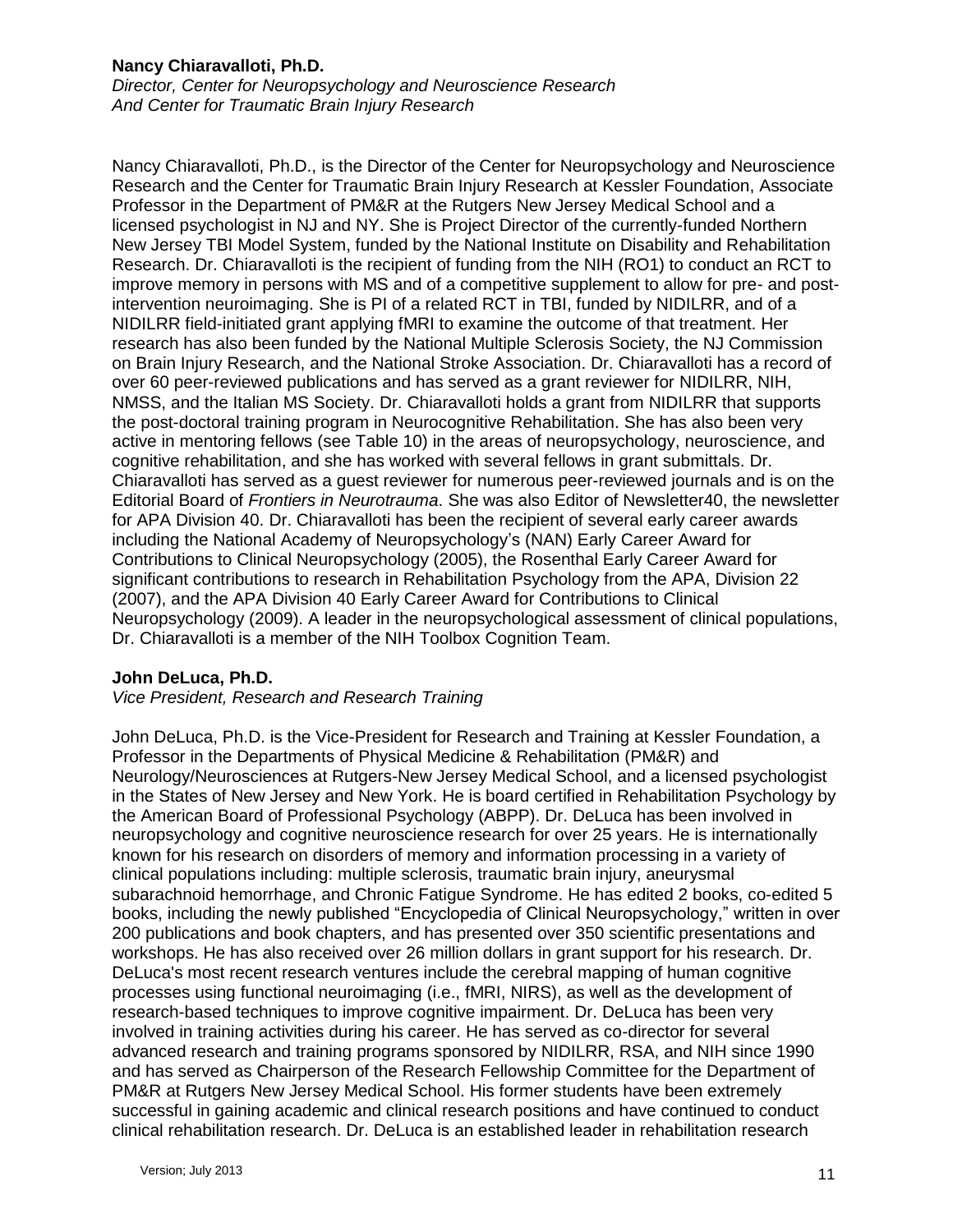and training. He has been honored with the Levitt Early Career Award from Division 40 of the American Psychological Association (APA) and also received the Early Career Award from the National Academy of Neuropsychology. He was the recipient of the Distinguished Alumni Award from William Paterson University in 2002 and the Distinguished Researcher award from the New Jersey Psychological Association for 2005. Dr. DeLuca has served on numerous national and international committees, served as President (2002) and a Board of Trustees member for the New Jersey Neuropsychological Society and currently serves on the Advisory Board of the College of Science, Health and Mathematics at William Paterson University in New Jersey.

## **Trevor Dyson-Hudson, M.D.**

*Director, Center for Spinal Cord Injury Research & Center for Outcomes and Assessment Research* 

Trevor A. Dyson-Hudson, M.D. is the Director of the Center for Spinal Cord Injury Research & Center for Outcomes and Assessment Research and an Assistant Professor in the Department of Physical Medicine and Rehabilitation (PM&R) at the Rutgers – New Jersey Medical School. He is Project Director of the Northern New Jersey Spinal Cord Injury System (NNJSCIS), a NIDILRR-funded SCI Model System of care. Dr. Dyson-Hudson's research interests include preservation and restoration of function and mobility in persons with SCI and the prevention and treatment of common secondary medical complications affecting this population. He is a PI/coinvestigator on numerous SCI projects funded by NIDILRR, NIH, the VA, private foundations, and industry, including current and past NIDILRR-funded SCI Model System Multi-site Collaborative and Modular projects. Dr. Dyson-Hudson has served as a "community representative" on the State Rehabilitation Council (SRC) for the [New York] State Education Department's Office of Vocational and Educational Services for Individuals with Disabilities (VESID*)* and on the Professional Standards Board for the Rehabilitation Engineering Society of North America (RESNA), and he co-authored RESNA's recent *Wheelchair Service Provision Guide*. He holds committee appointments in the American Spinal Injury Association (ASIA) and the American Paraplegia Society (APS)/Academy of Spinal Cord Injury Professionals (ASCIP). Dr. Dyson-Hudson is the recipient of the 2010 Standing Tall Award from the Alan T. Brown Foundation to Cure Paralysis and the 2012 Apple Award for publishing excellence in SCI rehabilitation/research from ASIA.

## **Gail Forrest, Ph.D.**

*Assistant Director, Center for Mobility and Rehabilitation Engineering Research*

Gail Forrest, Ph.D. is currently Assistant Director of the Center for Mobility and Rehabilitation Engineering Research; Assistant Professor, Rutgers / New Jersey Medical School; an Affiliated Faculty Department of Biomedical Engineering, New Jersey Institute of Technology, Newark, NJ; and Member of the Graduate Faculty in Biomedical Science, Rutgers NJMS , Newark, NJ. Dr. Forrest has an academic background concentrating in mathematics and biomechanics. Dr Forrest is currently funded by multiple grants from the National Institute on Disability and Rehabilitation Research (NIDILRR), the Christopher and Dana Reeve Foundation, the Department of Defense, and the Craig H. Neilsen Foundation. Dr Forrest is currently Co- Director on the NIDILRR Advanced Rehabilitation Research Training grant and imposed by policy guiding postdoctoral study. In addition, Dr Forrest has received funding from multiple state and national agencies to investigate the effect of locomotor training alone and other activity based interventions such as multi muscle electrical stimulation on paralyzed muscle and the effect of the different stimulation protocols on motor control, neural and musculoskeletal recovery after SCI. Dr. Forrest is also the Kessler site Director of the NeuroRecovery Network (NRN) grant, a network of seven specialized rehabilitation centers that actively translates evidence based, activity-dependent therapeutic interventions into the clinic and evaluates them using comprehensive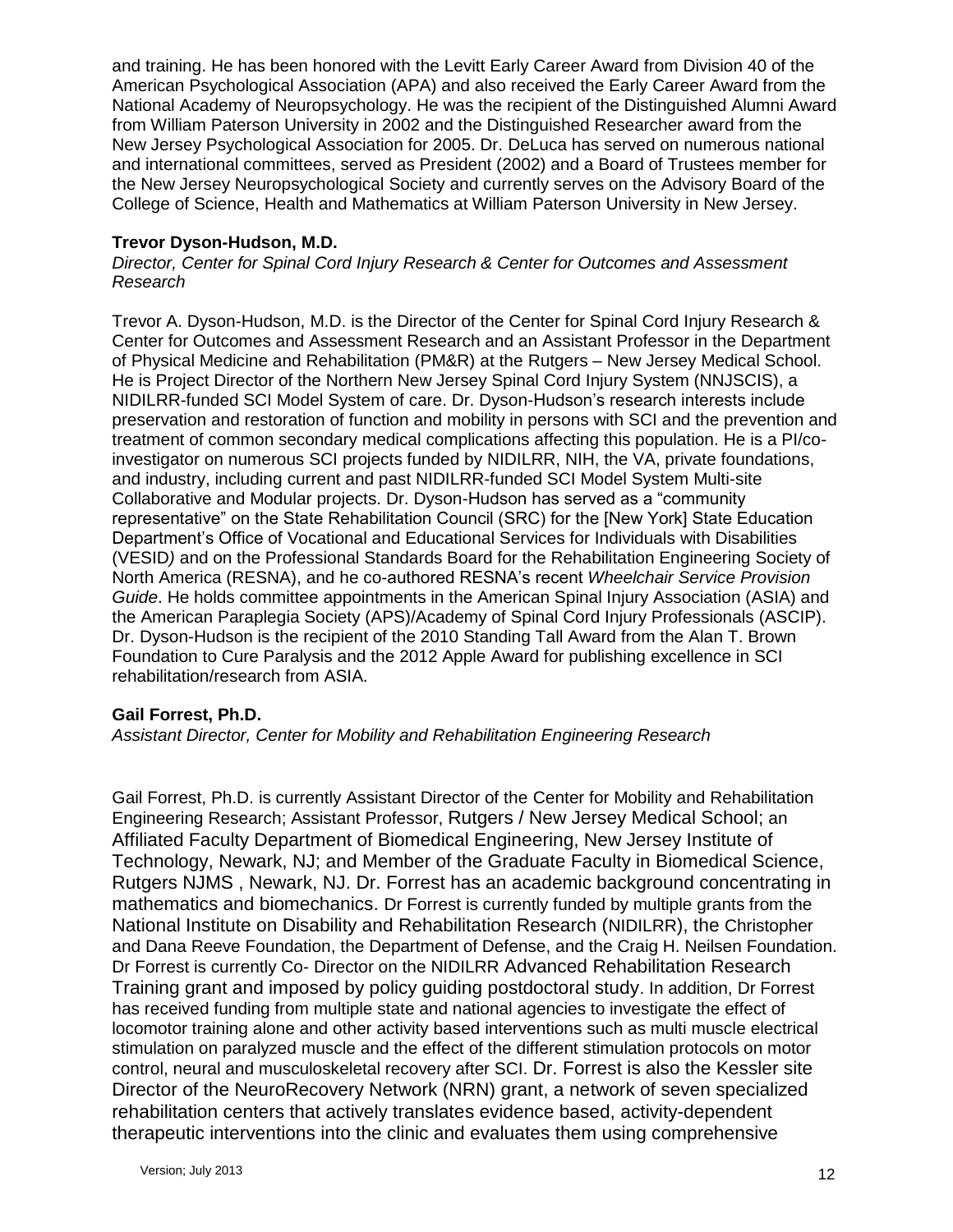standardized outcomes. Dr. Forrest has been a reviewer for more than ten peer reviewed journals since 2002 and has served as grant reviewer for National Institute of Health (since 2010) and National Foundations.

## **Guang Yue, Ph.D.**

.

*Director, Center for Mobility and Rehabilitation Engineering Research*

Guang Yue, Ph.D., is Director of the Center for Mobility and Rehabilitation Engineering Research at Kessler Foundation; a Professor in the Departments of Physical Medicine & Rehabilitation (PM&R) at Rutgers New Jersey Medical School; and an Associated Faculty of Biomedical Engineering at New Jersey Institute of Technology. Dr. Yue, a neuromuscular physiologist, has extensive experience in biomechanics, neuroimaging, and other fields of biomedical engineering and sensorimotor function rehabilitation. He has published research on basic science of neural control of human movement, motor dysfunction caused by neurological disorders and injuries, and recovery brought about by medical intervention for the last 22 years. Dr. Yue's research program has continuously been supported by federal agencies (NIH, DoD and VA) for more than 15 years, and his laboratory has trained nearly 50 postdoctoral fellows, clinical fellows, visiting scholars, as well as graduate and medical students. Many of these trainees are in leadership positions (e.g., Principal Investigator; Full, Associate or Assistant Professor; and Senior or Chief Scientist) in academic/research institutions or biomedical companies. Dr. Yue is a translational scientist who brings the concepts of motor control and neurophysiology for testing in medical and outcomes research models, and he has served as primary mentor in NIH- and *NIDILRR*-sponsored training programs focused on training others in translational neurorehabilitation and neuromuscular physiology research. Dr. Yue currently serves as a standing member (2011-2015) in an NIH grant review study section (Function, Integration and Rehabilitation Sciences) and has previously served as a standing member/reviewer in Motor Function, Speech and Rehabilitation study section (2004-2008). In addition, he has served as an invited or ad hoc reviewer for numerous federal, state, and private grant agencies, and international grant review panels. Dr. Yue serves on editorial boards of four scientific/medical journals and is a guest reviewer for more than 35 journals.

#### **Glenn Wylie, D.Phil**

#### *Associate Director, Rocco Ortenzio Neuroimaging Center Associate Director, The Neuropsychology and Neuroscience Laboratory*

Glenn Wylie, D.Phil, is the Associate Director of both the Rocco Ortenzio Neuroimaging Center and of the Neuropsychology and Neuroscience Lab at KF. He is also holds appointments at Rutgers University (Associate Professor), the Department for Veteran's Affairs (Research Scientist), and the New Jersey Institute of Technology (Associated Faculty). His research interests fall into three broad categories: cognitive control, cognitive fatigue, and the neurophysiological effects of cognitive interventions. In his cognitive control research, he has investigated control processes in healthy samples (both the young and the aged) and clinical samples (multiple sclerosis, traumatic brain injury, schizophrenia). In his cognitive fatigue research, he has investigated the neural correlates of fatigue in both multiple sclerosis (MS) and in traumatic brain injury (TBI). In his work investigating the neurophysiological effects of cognitive interventions, he has investigated the functional changes in the brain associated with an intervention designed to improve memory and more recently with exercise. In a similar vein, he is also investigating the neurophysiological changes that accompany recovery from a TBI over the first year. In order to better understand these processes, he employs several of the cognitive neuroscience tools, including functional magnetic resonance imaging (fMRI), eventrelated potentials (ERPs), functional Near Infrared Spectroscopy (fNIRS), Positron Emission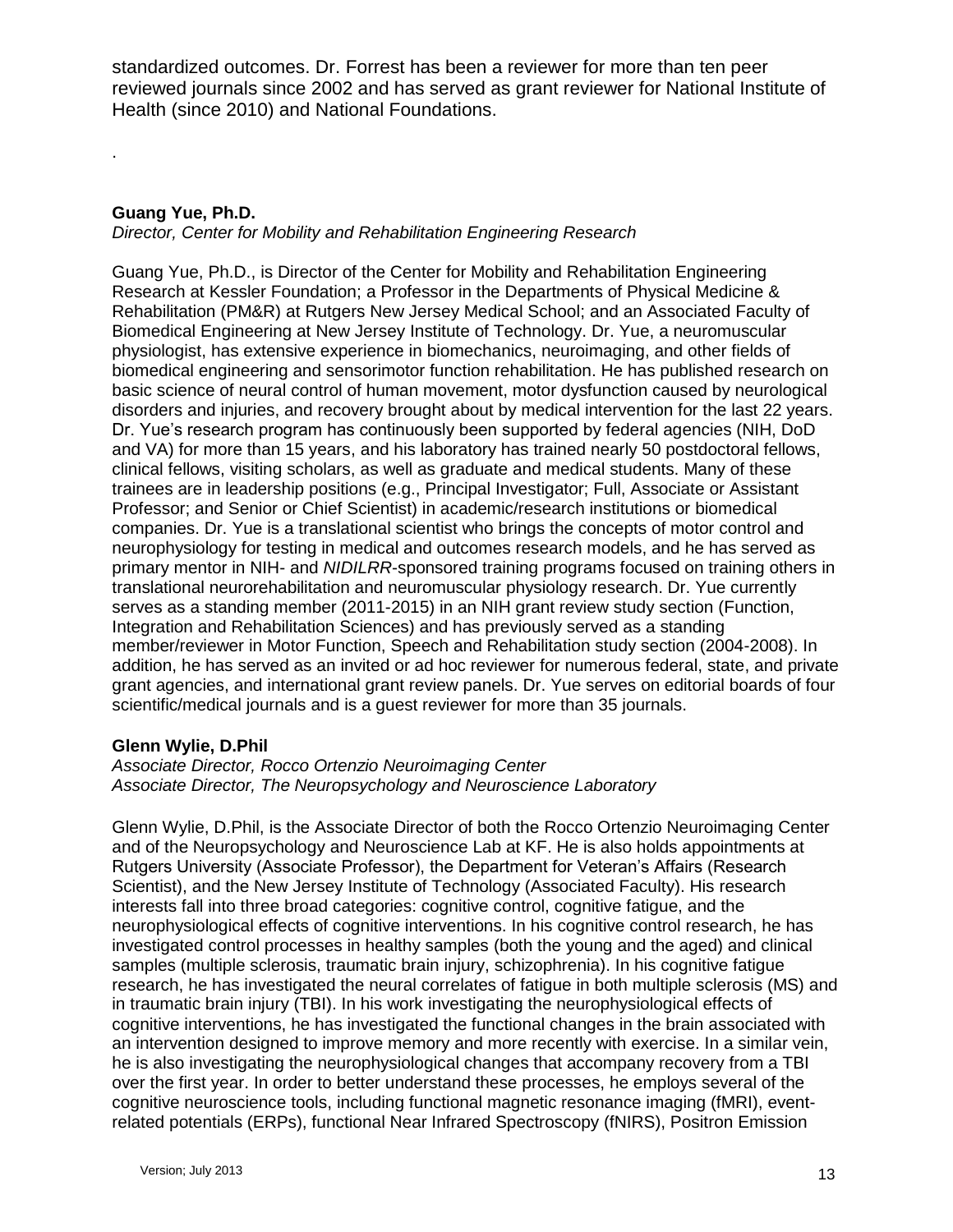Tomography (PET), and behavioral measures. Dr. Wylie has been awarded funding from both Federal agencies and by Foundations and serves on a number of grant review panels.

#### **Assistive Mentors**

#### **Kessler Foundation**

*Jean Lengenfelder, Ph.D. -* Assistant Director, *Cognitive and Affective Neuropsychology Laboratory Laboratory Lauren Strober, PhD - Clinical Research Scientist Anthony Lequerica, PhD - Clinical Research Scientist*

#### **Kessler Institute for Rehabilitation**

*Steven C. Kirshblum, M.D*. – *Medical Director and Director, SCI Services Todd A. Linsenmeyer, M.D*. - *Director of Urology Uri Adler, M.D*. - *Director of Stroke Services Karen Kepler, Ph.D., D.O*. – *Staff Spinal Cord Injury Physiatrist, Chester Facility*

#### **NJIT**

*Rick Foulds, Ph.D.* - *Associate Professor, Biomedical Engineering Stan Riesmann, Ph.D.* - *Professor of Electrical Engineering and Biomedical Engineering Sergi Adamovich, Ph.D.* - *Associate Professor, Biomedical Engineering Tara Alvarez, Ph.D.* - *Associate Professor, Biomedical Engineering*

## **VANJHCS**

*Frank Padberg, Jr., M.D*. - *Professor and Chief of Vascular Surgery Len Pogach, M.D. Catherine Myers, Ph.D*.

#### **Rutgers New Jersey Medical School**

Eugene Tunik, Ph.D., P.T., --*Director, Laboratory of Movement Neuroscience, School of Health-Related Professions*

**Rutgers University - Newark** Mark Gluck, Ph.D. - *Associate Professor, Psychology*

#### **Rutgers University - New Brunswick**

Noshir Langrana, Ph.D. - *Professor of Biomedical Engineering and Mechanical and Aerospace Engineering* Dimitris Metaxas, Ph.D. - *Professor of Biomedical Engineering and Computer Science* William Craelius, Ph.D. - *Professor of Biomedical Engineering*

## **Clinical, Laboratory, and Research Experience**

Fellows will spend most of their time conducting rehabilitation research under the direction of their mentors, who are selected for their ability to further research abilities and written publications for the Fellow. Each Fellow will be expected to publish his/her research in a peerreviewed journal.

Clinical experience. One of the outstanding assets of this training program is the size and variety of clinical populations and rehabilitative treatment programs available. Research Fellows will have easy access to resources of the Departments of Physical Medicine and Rehabilitation,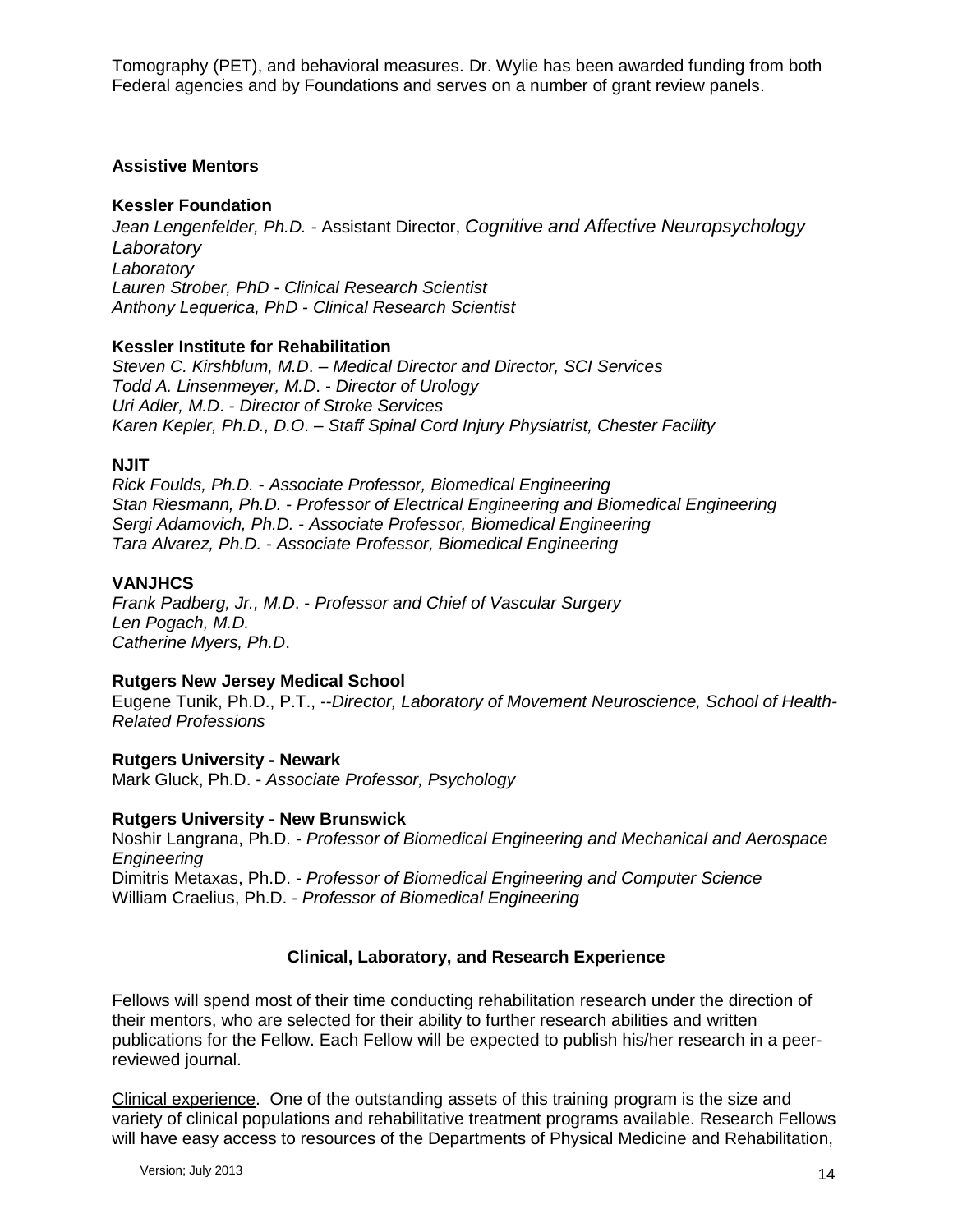Neurosciences, and Psychiatry, all four facilities of Kessler Institute for Rehabilitation, the Veterans Administration New Jersey Health Care System at East Orange (VANJHCS), and Children's Specialized Hospital, all of which are affiliated with the Department of PM&R.

Clinical activities of the residency program (daily teaching rounds, weekly and monthly clinical rounds, clinical conferences, and lectures) at all seven facilities associated with the PM&R Department will be readily accessible to all Research Fellows. The availability of defined impairment groups at multiple facilities helps include a larger subject population than would be possible at any one facility. The combination of research experience and clinical population of our training program will make for fruitful collaboration.

Ph.D. researchers with inadequate clinical experience will be encouraged to participate in daily teaching rounds, clinical rounds, team conferences, and lectures. Mentors will encourage Fellows to test their ideas in discussions with clinical professionals. The aim is to produce Ph.D. researchers who understand clinical realities and priorities and who select research topics of clinical relevance.

Laboratory. Research experience is available at laboratories at Rutgers New Jersey Medical School, Kessler Foundation, the VANJHCS, the Center for Molecular and Behavioral Neurosciences at Rutgers University, and other affiliated organizations.

- In the Department of PM&R, there are active clinical research programs regarding the physiological, psychological, behavioral, and engineering problems in rehabilitation. In addition, there are a number of collaborative projects with other departments at Rutgers New Jersey Medical School. Research programs are currently underway to improve the functional abilities of persons with disabilities resulting from spinal cord injury, head injury, stroke, neuromuscular disease, pulmonary disease, and amputations. Projects cover such areas as functional electrical stimulation, advanced electromyography, prosthetic design, sympathetic nervous system function in spinal cord injured patients, geriatrics, fatigue, treatment of depression, sexuality, and family training, among others.
- The research wing at Kessler Foundation includes a human performance laboratory for the measurement of motor control, coordination, and gait; a temperature and humidity controlled cardiovascular laboratory for measurement of peripheral blood flow and cardiovascular function; an engineering workshop; a quantitative electrodiagnostic suite; psychological testing rooms for neuropsychology and outcome studies; neuroimaging capabilities; a virtual reality setup; and ample office space.
- The VANJHCS is a fully equipped 1,000-bed medical center with both human and animal laboratories. The cardiac rehabilitation laboratory in the Rehabilitation Medicine Department includes a 3-foot-wide treadmill, making it accessible for disabled persons.
- Extensive engineering laboratories are available at New Jersey Institute of Technology.
- The Center for Molecular and Behavioral Neurosciences at Rutgers University, Newark, also has extensive laboratory facilities.

Experience in research administration. Fellows will develop skills and experience in research administration by preparing research proposals, by submitting these proposals to the Research Committee and IRB of relevant facilities, and by completing their own research project(s), which frequently will be collaborative. Grantsmanship is a research tool used by many Fellows. Such Fellows will collaborate with primary mentors in preparation of grant proposals.

Academic commitment. Our program also seeks to instill academic values and attitudes through socialization experiences with colleagues in the academic environment. This supportive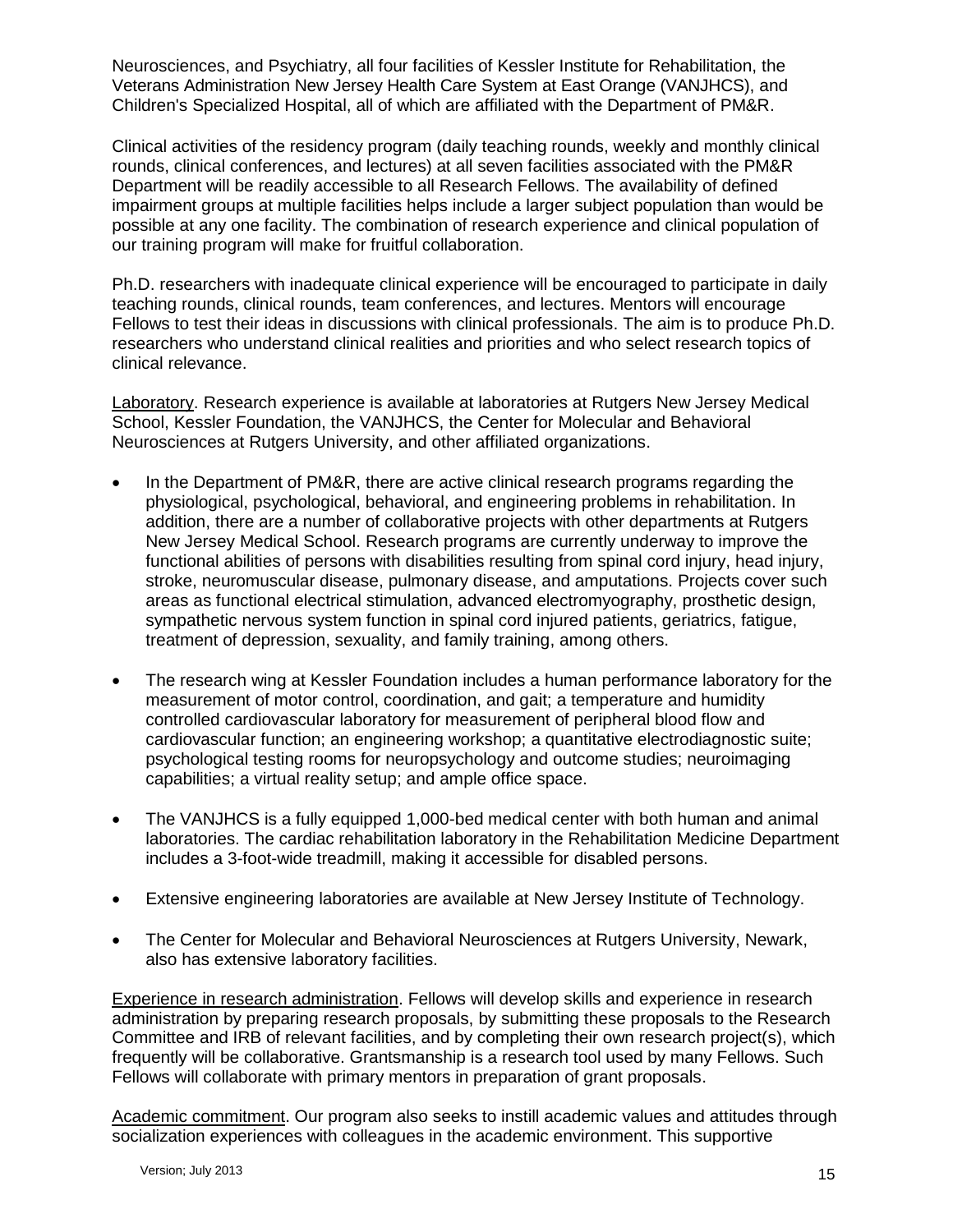environment includes encouragement from organizations, mentors, and peers. The core didactic criteria provide the basic content knowledge and needed methodological skills. Work habits and involvement in simultaneous projects will be instilled. Mentors will provide the socialization and development of autonomy and personal commitment necessary to sustain research activity. The local mentors, outside lecturers, and attendance at professional conferences will set the context for continuing collegial activities. Kessler Foundation continues to direct efforts on developing research throughout the PM&R Department at Rutgers New Jersey Medical School, the residency program, and affiliated institutions.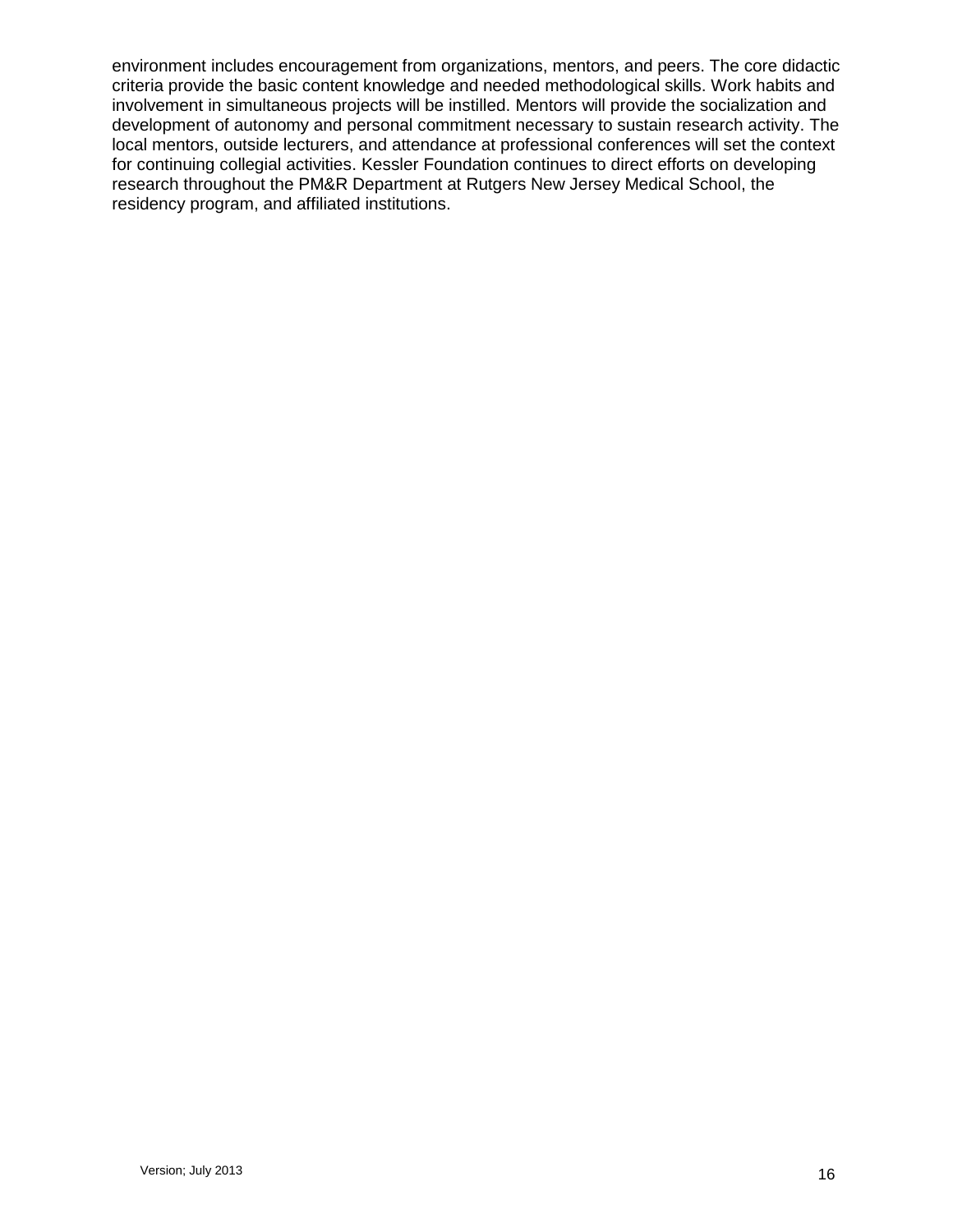## **Facilities at Kessler Foundation**

Kessler Foundation, currently housed in the West Orange facility of Kessler Institute for Rehabilitation (KIR), encompasses facilities supporting research in the variety of areas described in the previous section of this report. Modular office furnishings, with over 40 work stations, and various laboratories house staff in both administrative and research areas on the second and third floors of the facility.

# **Center for Mobility and Rehabilitation Engineering Research**

The Center for Mobility and Rehabilitation Engineering Research is directed by Dr. Guang Yue, and includes five Research Scientists or principal investigators (PIs), a visiting scholar, three postdoctoral fellows, one full-time engineer, one full-time clinical trial coordinator, two full-time research assistants, biomedical engineering students, and full-time administrative support. The Center for Mobility and Rehabilitation Engineering Research occupies more than 5,000 square feet that includes laboratory and office spaces and encompasses five research divisions, all related to mobility and neuromuscular function rehabilitation led by a PI. These five research divisions (programs) in the Center for Mobility and Rehabilitation Engineering Research are described below.

- I. Acquired Brain Injury Mobility Program (ABIMP). ABIMP is directed by Dr. Karen Nolan, a Research Scientist and PI in the Center for Mobility and Rehabilitation Engineering Research. The goal of the ABIMP is to advance mobility rehabilitation, to improve existing treatments, and to develop novel assessment methods for individuals with acquired brain injury. The program strives to provide evidence-base for new strategies in rehabilitation and orthotic intervention that improve or restore function and develop objective assessments to measure changes in physiological and functional motor recovery after designated clinical interventions. Current research in the ABIMP is specifically focused to improve walking ability for patients with stroke. The ABIMP lab (together with the HPMAP lab, see below) is equipped with a 12-camera motion acquisition and analysis system (Motion Analysis Corporation, Santa Rosa, CA), two Vicon motion analysis systems (Vicon, Oxford, UK) with 14 M2 cameras. The motion data captured by the motion systems are synced with electromyographic (EMG, Noraxon, USA Inc., Scottsdale, AZ) data to learn muscle firing patterns and Motion Lab Systems (Motion Lab Systems, Inc., Baton Rouge, LA) to assess gait cycles such as toe-off and heel-strike. Plantar pressure data are collected using the Novel Pedar®-x wireless pedobarography system (Novel Electronics Inc., St. Paul, MN) to monitor pressure distribution under the foot and local loads. The Pedar-x system allows multiple synchronization options with EMG and motion systems for advanced gait analysis. Four Bertec 4080 force plates are located in the gait lab for measuring ground reaction forces in three planes. Functional electrical stimulation (FES) is frequently applied to strengthen weakened muscles to improve walking ability in stroke survivors with gait deficits.
- II. Human Performance and Movement Analysis Program (HPMAP). The HPMAP is led by Dr. Gail Forest, a PI and Assistant Director of the Center for Mobility and Rehabilitation Engineering Research. The primary underlying goal of the HPMAP is to improve recovery of function in patients with spinal cord injury (SCI) and other neurological disorders. The secondary goal is to improve the underlying medical consequences associated with the injury such as muscle/bone health. The tertiary goal is to better understand both the neurological and biomechanical mechanisms implicit to recovery of function. The ultimate research goal of the HPMAP is to enhance both overall community integration and quality of life of patients. A major ongoing project in the HPMAP lab is training patients with motor complete and incomplete SCI to improve gait function and muscle and bone health and to understand underlying neuromuscular mechanisms. Intense gait training usually on a treadmill equipped with a body-support system (Robomedica, Inc., Mission Viejo, CA) and FES are often used as therapies to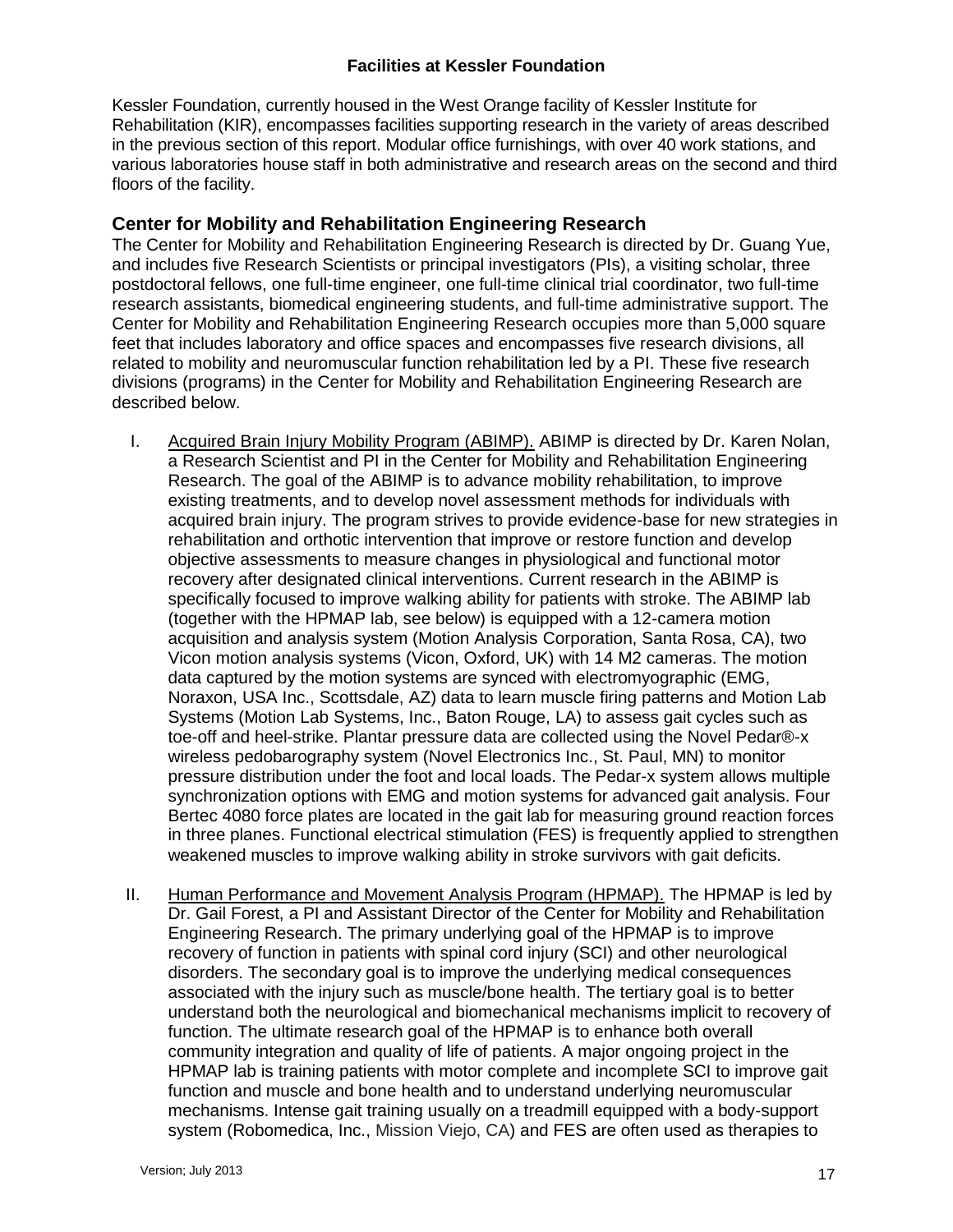achieve the improvements. While much of the major equipment is shared in the gait lab, the HPMAP has a wearable Ekso™ robot or exoskeleton from Ekso Bionics (Richmond, CA) to help paralyzed patients stand up and walk. The HPMAP lab is also equipped with a Pro V6 Hocoma's Lokomat (Hocoma AG, Switzerland), a driven gait orthosis that automates locomotion to facilitate gait therapy by reducing amount therapists' physical involvement. Motion data associated with gait training and testing are often captured and analyzed to evaluate walking quality and changes following the treatment. A Lunar Prodigy Advance bone densitometry scanner (GE Healthcare, Madison, WI) is available in the lab for investigation of bone health as a result of SCI and gait or FES therapy. A Fischer Scientific – 20 degree freezer is used for storing blood samples collected during exercise testing.

- III. Musculoskeletal Rehabilitation Research and Engineering Program (MRREP). The MRREP is led by Peter Barrance, Ph.D., a Senior Research Scientist with a 20-year history of research and publication in orthopaedic and musculoskeletal research. The MRREP strives for excellence in the application of engineering practice to achieve discoveries that improve rehabilitation for mobility disorders, *with an emphasis on those of musculoskeletal origin*. Current research of the MRREP seeks to advance the field of image-based evaluation of lower extremity biomechanics. The program has pioneered a bio-feedback system that allows accurate and repeatable subject/patient positioning during weight-bearing MRI of the knee joint. This work has produced a computer model based method to accurately measure changes in joint positioning and cartilage contact areas with high sensitivity. While pursuing the translation of this technology to the improvement of conservative and surgical treatment for a number of lower extremity conditions, Dr Barrance is also collaborating with Dr Gail Forrest, Center for Mobility and Rehabilitation Engineering Research Assistant Director, in studies of musculoskeletal changes after spinal cord injury. Current areas of interest are changes in composition and size of muscles associated with activity based therapies, as well as alterations to connective tissue properties. Key facilities and equipment possessed by the MRREP include:
	- Highly accurate Optotrak Certus emitting marker position tracking system;
	- 18" digitizing screen and three digitizing tablets facilitate image segmentation and analysis;
	- MRI-compatible 'Shapesensor-MRI' sensor, along with custom developed; interface provides realtime monitoring and feedback of knee angle for functional MRI scanning;
	- Neurocomm Research Platform: a computer controlled movable support surface with dedicated force plates and 6 camera Vicon motion analysis system allows investigation of balance strategies and impairment; and
	- Dedicated shop for lab equipment fabrication, with fully equipped bioinstrumentation facilities.
- IV. Neuroimaging Research Program (NIRP). The NIRP's research is focused on understanding structural and functional plasticity of the human central nervous system (CNS) after neuromuscular diseases/injuries and on rehabilitative treatment aimed at improving mobility and neuromuscular function. Ongoing research projects include (1) evaluating structural injury of the spinal cord and activation level of spinal motor neurons using both structural and functional MRI in patients with incomplete spinal cord injury before and after rehabilitation, (2) identifying biomarkers of traumatic brain injury by analyzing brain white matter structures, and (3) elucidating potential damage to the brain by chemo drugs used for treating breast cancer. Facilities available for the NIRP include workstations that run NeuroDebian Linux distribution and Windows 7. These workstations have 3.06GHz Intel Xeon CPU (quad cores) and 1G dedicated video memory. Linux workstation is loaded with major neuroimaging software packages such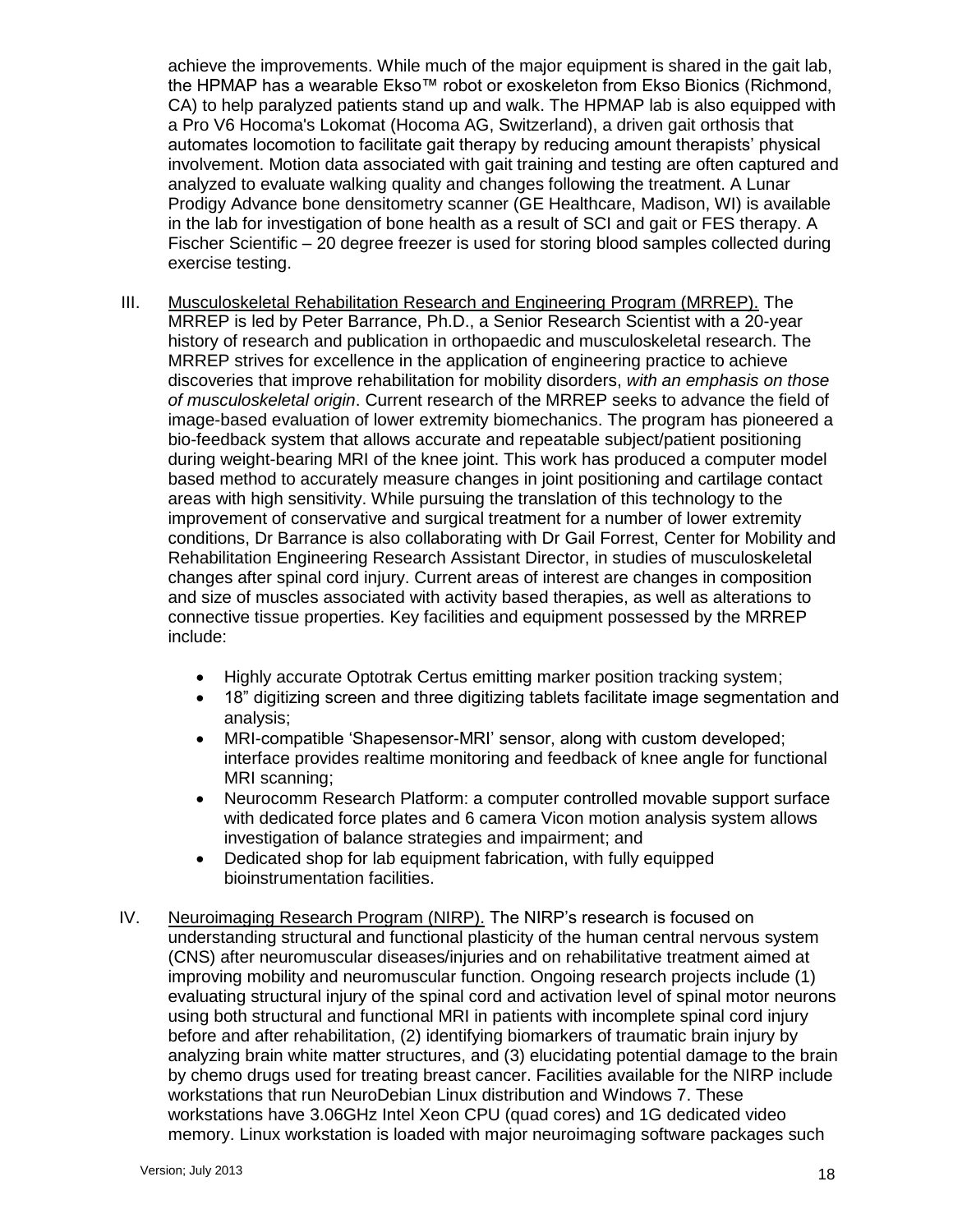as FSL, AFNI, Freesurfer and Mricron. MATALB is available on all workstations for custom offline image analysis of the MRI data. A windows laptop is also available that has E-Prime installed for stimulus presentation during functional MRI experiments. Biopac systems are available and are used to collect physiological data (e.g., blood pressure, heart rate, skin temperature, muscle force and electrical activities) simultaneously with MRI scanning. A laptop loaded with EPrime is equipped with PCMCIA slots so parallel ports can be added to trigger Biopac acquisition to be synced with MR scan if needed.

V. Neuromuscular Physiology Research Program (NPRP). The NPRP is led by Dr. Didier Allexandre, a Research Scientist and PI in the Center for Mobility and Rehabilitation Engineering Research. The research of the NPRP aims at understanding neuromuscular physiology of movement disorders and recovery as a result of medical rehabilitation and focuses on upper extremities. The NPRP lab is outfitted with state of the art equipment to perform a wide range of neuromuscular and electrophysiological experiments. It is equipped with the latest two single-pulse transcranial magnetic stimulators (TMS) "BiStim<sup>2</sup>" (MagStim Company Ltd., Wales, U.K.) with two figure-ofeight coils. The TMS system is integrated with Brainsigth, a neuronavigation system to guide the position of the TMS coil on the anatomical MRI-registered subject's head to stimulate the desired brain region and an acquisition system with a FE132 BioAmp and LabChart Pro Software from ADinstruments for TMS triggered sequential recording of motor evoked potentials. This complete TMS system allows various experimental paradigms to assess and better understand motor control mechanisms in healthy and brain function-impaired individuals. The lab can also perform various online neuroimaging using our imaging center's 3T MR scanner and electrophysiological studies by means of high density EEG (Neuroscan Labs, El Paso, TX) and EMG systems. The lab also possesses various equipment items such as response pads, a signal generator, and Stimtracker (Cedrus, San Pedro, CA) with Eprime (Psychology Software Tools, Inc.) to conduct event related potential experiments. A Grass digital stimulator, a portable digital Grass Model 15RX Physiodata EEG or EMG amplifier system, a number of transducers for finger and arm joint force measurements allow us to perform various sensorimotor function evaluations. The electrophysiological and biomechanical data are analyzed using major software packages such as Curry, eeglab and BESA.

# **Center for Neuropsychology and Neuroscience Research**

The Center for Neuropsychology and Neuroscience Research conducts research and training in the study of human cognition and its rehabilitation in clinical populations using the investigative approaches of neuropsychology, functional brain imaging, and cognitive neuroscience. Current research examines neuropsychological deficits associated with MS, TBI, and stroke. Research examining the impact of cognitive impairment on functional status is a strong focus.

The Center for Neuropsychology and Neuroscience Research is equipped with four testing rooms that are used for patient interviews, neuropsychological testing, and feedback sessions. All testing rooms are equipped with a one-way mirror for training and observation purposes. Specialized computer programs have been developed within the lab for testing attention, working memory, and language processing. Numerous standardized NP tests as well as a variety of books and journals relating to neuropsychology, neuroscience and neuroimaging are available within the lab.

The lab currently has 23 desktop workstations, 2 Mac notebooks, and a number of laptop computers equipped with numerous software packages, including statistical packages such as SPSS, reference management software (Endnote), and stimulus delivery software (E-Prime) to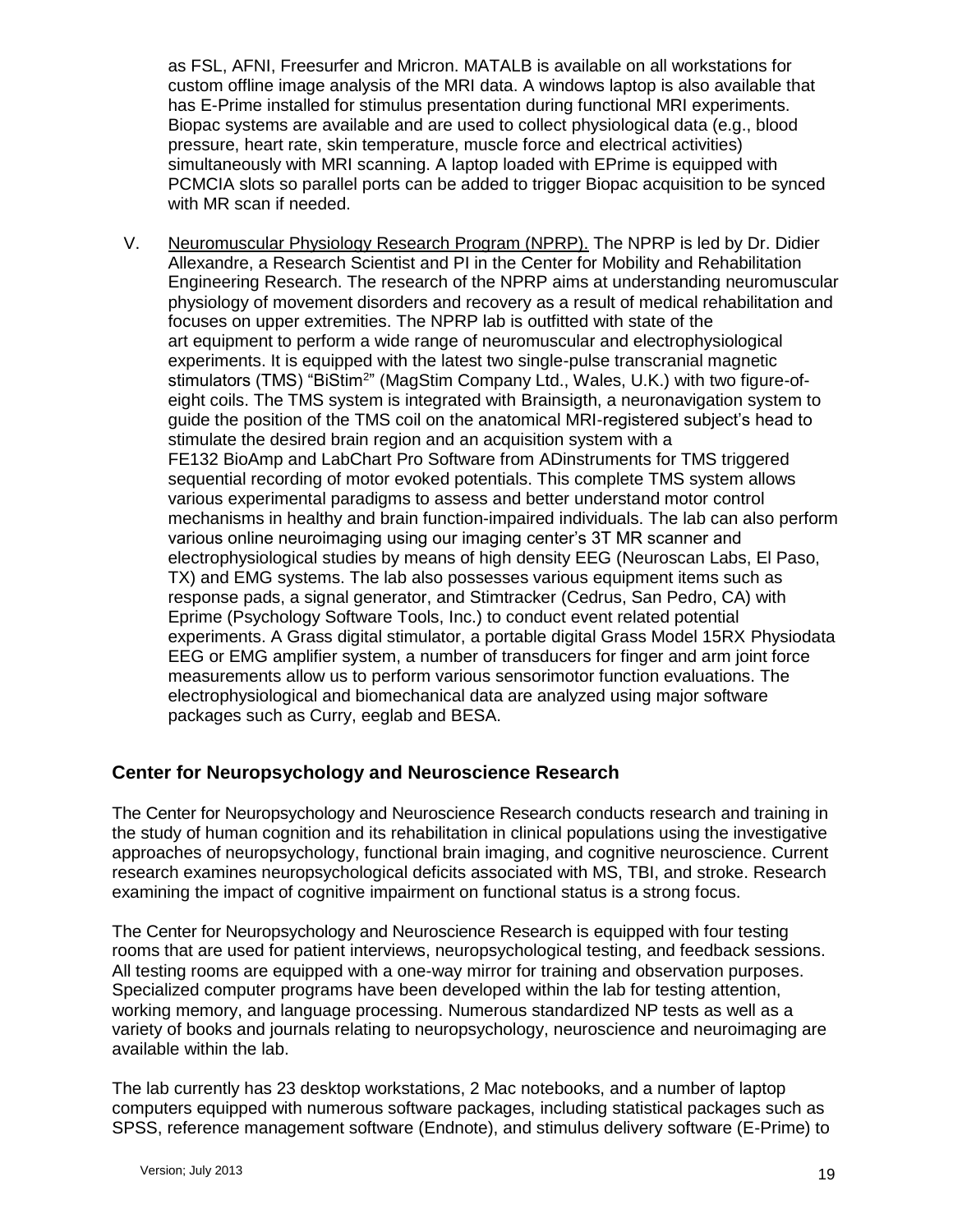support the research conducted. All investigators, including graduate students, post-docs, and clinical scientists, have access to a laptop.

The newest addition to the Center for Neuropsychology and Neuroscience Research is a computer workstation dedicated to virtual reality software to more effectively assess everyday life cognition. The system is composed of an HP Z600 Quad Core Xeon 2.4GHz 6GB Workstation with a GeForce GTX 560 video card and all the required auxiliary equipment.

#### Functional Imaging Resources in the Neuropsychology and Neuroscience Laboratory at Kessler Foundation

Functional neuroimaging is an important component in much of the neuropsychological research conducted within the Center for Neuropsychology and Neuroscience Research. Because of this, there are multiple facilities where this work is conducted. The Center for Neuropsychology and Neuroscience Research maintains an optical imaging system (NIRx-DYNOT) in-house which allows for on-site brain imaging research to be conducted in conjunction with traditional neurocognitive assessment. This system is truly state-of-the-art (there are only 2 brain imaging systems like it in the country) and provides investigators with an expandable, portable, modular system design for the assessment of a variety of motor, sensory, and cognitive functions. It has a large dynamic range  $(1:10^9)$  and multiwavelength DC illumination (up to 4 laser diode sources). The DYNOT system provides the opportunity to examine on-task brain functioning without many of the limitations inherent in MR-based research (e.g., subject confinement, limitation in paradigm development).

The Center for Neuropsychology and Neuroscience Research additionally maintains an in-house Neuroimaging analysis laboratory. Analysis of large imaging data sets are supported by the use of 2 dedicated laptops, 4 Linux computers, and a Windows machine. A 6 terabyte data server is backed up daily.

The Center for Neuropsychology and Neuroscience Research has a strong presence in the *Department of Radiology* at Rutgers-New Jersey Medical School, where much of its imaging research is currently conducted. The Department of Radiology is a full-service diagnostic and therapeutic academic department, with 32 attending radiologists (26 full-time, 6 part-time) and 18 resident physicians-in-training. The imaging modalities available in the Radiology Department include:

- Magnetic Resonance Imaging (MRI): There are two GE Horizon 1.5T MRIs on the Newark campus, one located in University Hospital and one in the Doctors' Office Center (DOC) building. In addition, there is a 3T MRI located in the Advance Imaging Center where more limited volume head scans are performed. Patient monitoring is accomplished via OmniTrak MRI Patient Monitoring System for monitoring of ECG, respiration, and non-invasive blood pressure.
- CT Scan: Two helical GE CT scanners are situated in University Hospital and one helical GE CT is located at the DOC. Two of these scanners are in the process of being upgraded to 16-slice units. There is a state of the art GE PET/CT scanner located in the Advanced Imaging Center.
- **Interventional Radiology: There are three interventional suites within the Radiology** Department at University Hospital, two of which are equipped for single-plane vascular angiography and one for bi-plane capabilities often needed in neurological radiology. These rooms are operational most of the time in order to handle the volume of inpatient, outpatient and emergency trauma cases that come through our ED.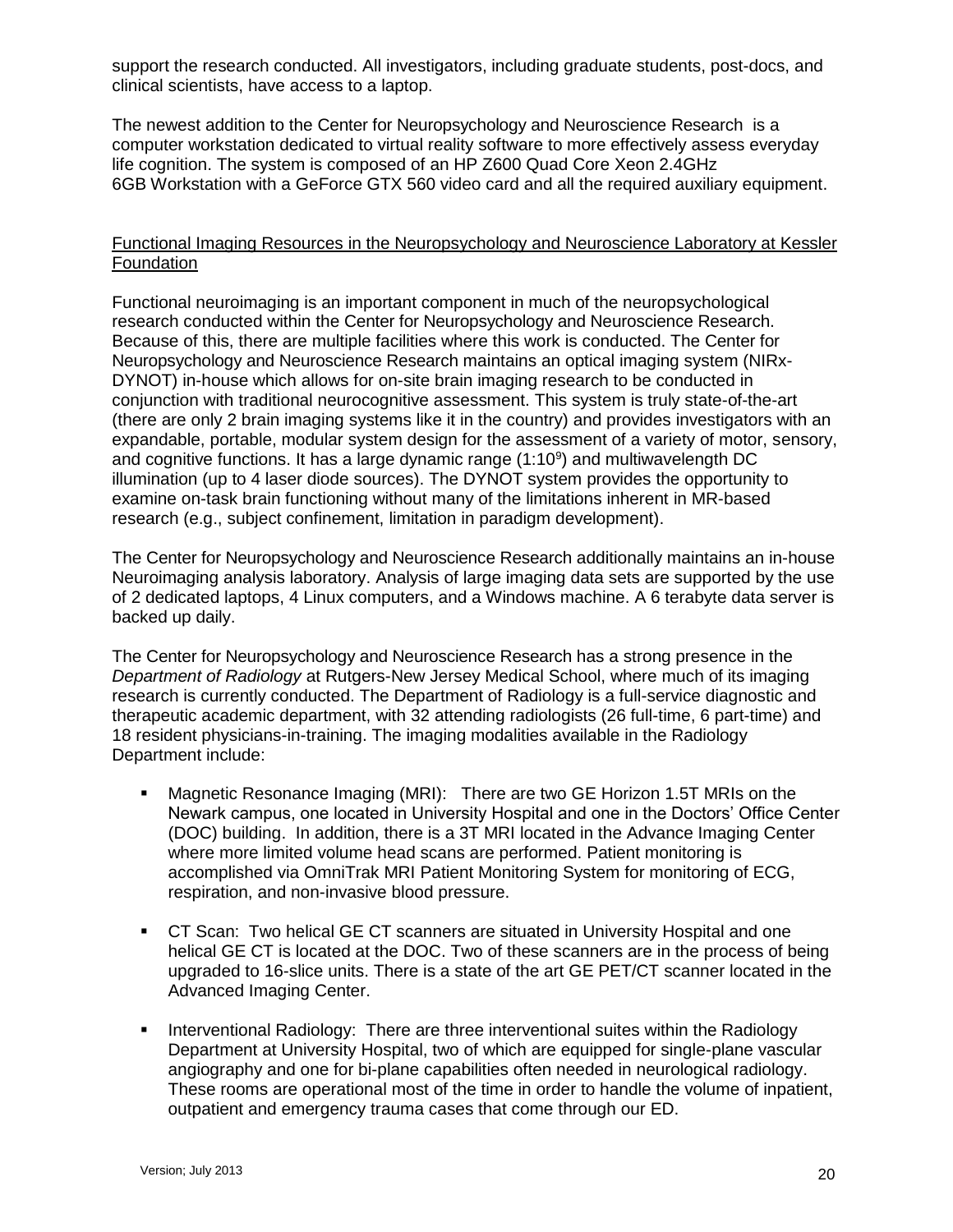- Ultrasonography: All visceral and small parts ultrasound is accomplished in radiology with equipment manufactured by GE and Acuson, two of the leaders in ultrasonography equipment. University Hospital also has a separate vascular lab for the performance of vascular Doppler studies.
- Radiography/Fluroscopy: All exams considered integral components of diagnostic imaging are performed at both University Hospital and the DOC.
- Nuclear Medicine: Four separate cameras handle the imaging needs of this busy subdepartment in the hospital radiology division. All standard bone, pulmonary and cardiac imaging are performed here.
- The Functional Imaging Laboratory, located in the Department of Radiology (room UH-110), is a 441 sq. ft. space with four Sun workstations connected to the MRI scanning area by a dedicated high-speed fiberoptic ETHERNET cable. The two Sun Ultra 10, one Ultra 60 and one Blade 2000 workstations, all with 21" monitors, serve as the main stream for high power computation. The various peripherals including Apex 4.6 GB MO drives, DAT drive, and three expandable high-capacity multi-pack hard disk storage devices also are connected and available in the laboratory. In addition, three Apple Macintosh computers (Power Mac G3 400 MHz), all with 21" monitors and multiple external drives; and one PC (166 MHz clone with 17" monitor) are also available for word processing and slice preparation. Several software packages are installed in the Sun workstations for functional data processing including Statistical Parametric Mapping from Welcome department of Neuroscience (London) and AFNI (NIH). High-end computer language such as Interactive Data Language (IDL) and Matlab are also available for researcher to develop software for their own application.

## **Center for Outcomes and Assessment Research**

The Center for Outcomes and Assessment Research is led by Trevor Dyson-Hudson, M.D., Director of the Center for Spinal Cord Injury Research and of the Center for Outcomes and Assessment Research**.** The lab is staffed by a research scientist (Amanda Botticello, Ph.D., MPH) and a part-time research assistant. The planned growth of the lab in the upcoming year includes the addition of a research scientist as well as ongoing grant-writing and dissemination efforts. The Center for Outcomes and Assessment Research has extensive experience in developing and validating new measures of cognitive and neuropsychological functioning. The group also has experience developing new measures using Virtual Reality and is interested in utilizing new technological advances in science to improve measurement. Currently, the Outcomes and Assessment researchers are heavily involved in multisite collaborative projects to improve the measurement of Health-Related Quality of Life in diverse patient populations such as individuals with spinal cord injuries, traumatic brain injuries, and wounded warriors. This group also functions in a consulting capacity with other Kessler Foundation researchers by collaborating across labs in research related to medical rehabilitation outcomes and measurement. A number of statistical software packages including STATA, PARSCALE, SPSS, HLM, and Winsteps, reference management software Reference Manager, database management software Access, qualitative analysis software NVivo, and the stimulus delivery software E-Prime, are employed by these researchers to write grants, store data and conduct complex analyses for measurement development and data dissemination.

Kessler Foundation researchers are developing new outcome measurement tools that will be integrated with leading measurement initiatives funded by the NIH such as the Patient Reported Outcomes Measurement Information System (PROMIS), Quality of Life in Neurological Disorders (Neuro-QOL), and the Toolbox for the Behavioral and Neurological Functioning projects. These next generation initiatives will be used as the leading outcome measures in forthcoming federally funded clinical trials research and clinical practice. Item Response Theory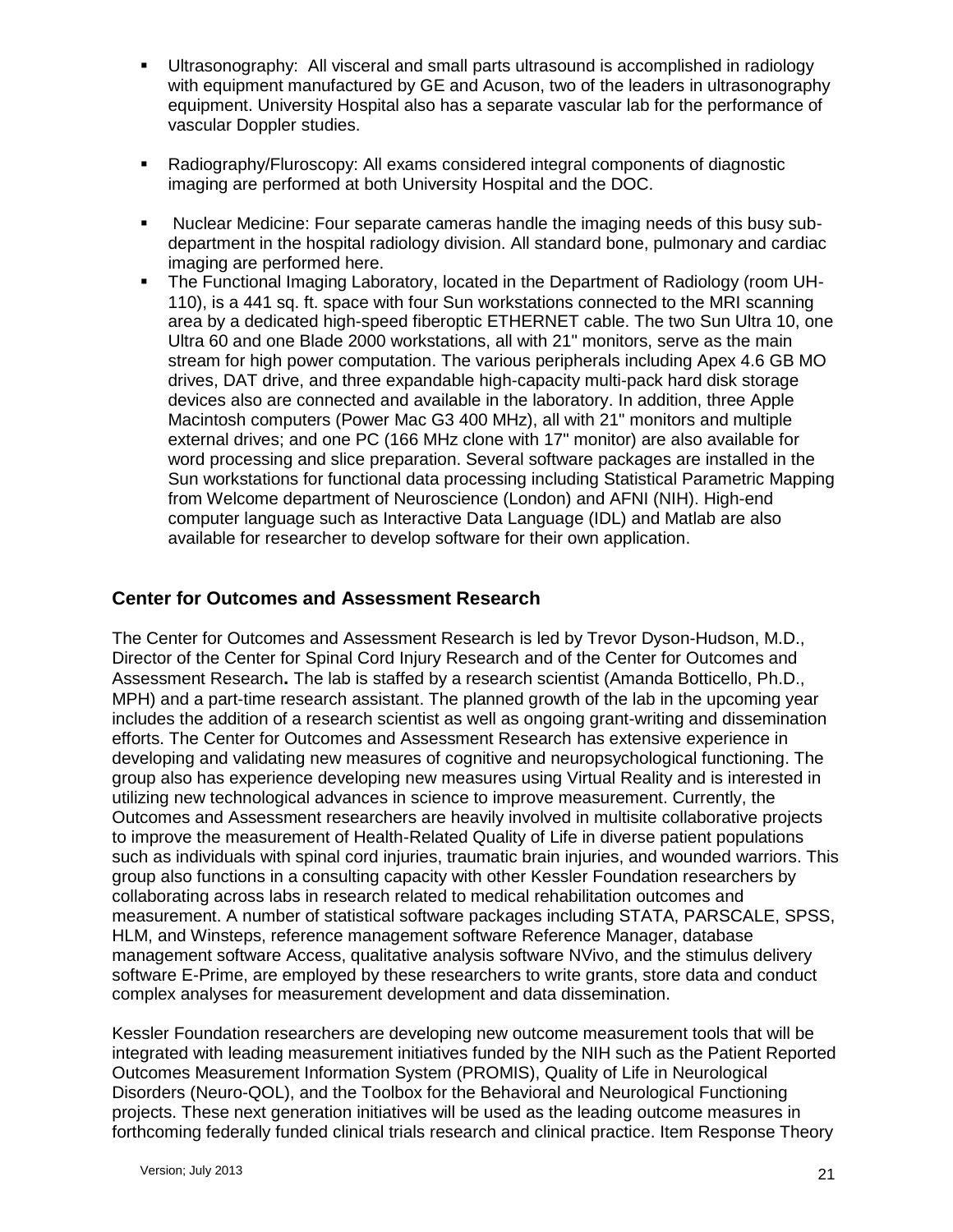(IRT) is the basis for development of these new outcome measures; many limitations of existing instruments are addressed through development of IRT-informed Computerized Adaptive Tests (CAT). The scales are built using a participatory action research approach to the development process steeped in grounded theory where individuals with a disability have had a voice in the development of condition specific targeted item banks to evaluate the symptoms, concerns, or other HRQOL issues that stem from the specific conditions. The NIH is seeking to provide researchers with a uniform, standardized outcome measure that can be used in NIH-funded research studies so that outcomes across conditions can be compared and contrasted.

The Kessler Foundation Center for Outcomes and Assessment Research are also funded to develop new measures of cognitive functioning and have been actively developing new measures of working memory and processing speed. The Center for Outcomes and Assessment Research is a primary development site for the NIH funded Toolbox for Neurological and Behavioral Functioning.

# **Center for Spinal Cord Injury Research**

The Center for Spinal Cord Injury Research at Kessler Foundation is led by Trevor Dyson-Hudson, M.D., Director of the Center for Spinal Cord Injury Research and Steven Kirshblum, MD, the Medical Director and Director of SCI Services at Kessler Institute It is comprised of two doctoral-level Research Scientists (Denise Fyffe, Ph.D. and Jeanne Zanca, Ph.D., P.T.), a fulltime research coordinator, full-time research assistants, and full-time administrative support. It conducts studies designed to prevent the loss of function, restore lost functions, eliminate medical complications, and improve quality of life in persons with SCI. At the center of this multidisciplinary laboratory is a grant from the National Institute on Disability and Rehabilitation Research (NIDILRR) designating the spinal cord injury program as a "model system" of care and research, which provides funding at a level of approximately \$457,000 per annum for the current grant cycle. The Northern New Jersey Spinal Cord Injury System (NNJSCIS) is one of 14 such designated model spinal cord injury systems in the U. S. and is a cooperative effort of Kessler Foundation, Kessler Institute, and Rutgers.

Research in the SCI Lab has been funded by NIDILRR, the NIH (National Institute on Child and Human Development/National Center on Medical Rehabilitation Research and the National Institute on Neurological Disorders and Stroke), the New Jersey Commission for SCI Research, and the Kessler Foundation. Collectively, the Center for Spinal Cord Injury Research is one of the most active Spinal Cord Injury Research Labs in the country. Kessler Institute is a major affiliate of Kessler Foundation, providing an interdisciplinary approach to physical medicine and rehabilitation and offers comprehensive inpatient and outpatient services for individuals who have experienced brain injury, spinal cord injury, stroke, amputation, neuromuscular disorders, and musculoskeletal or orthopedic conditions.

All SCI investigators have access to a laptop and a desktop workstation. The Center for Spinal Cord Injury Research has a Virtual Reality (VR) system comprised of three 24" flat panel monitors and a 5-speaker audio system combined with virtual reality software designed specifically for the lab as a state-of-the-art driving simulator. The NNJSCIS has access to a sophisticated eye-tracking system, head-mounted display units, and engineering and information technology support for research involving virtual reality technology. The SCI Lab also has access to those resources listed under other Kessler Foundation Labs.

# **Center for Stroke Rehabilitation Research**

The Center for Stroke Rehabilitation Research is led by A.M. Barrett, M.D., Director of the Center for Stroke Rehabilitation Research and is staffed with a coordinator and technical staff. To maximize the potential for translational research relevant to real-life function, the laboratory is equipped with video apparatus to measure visual-action performance in both near and far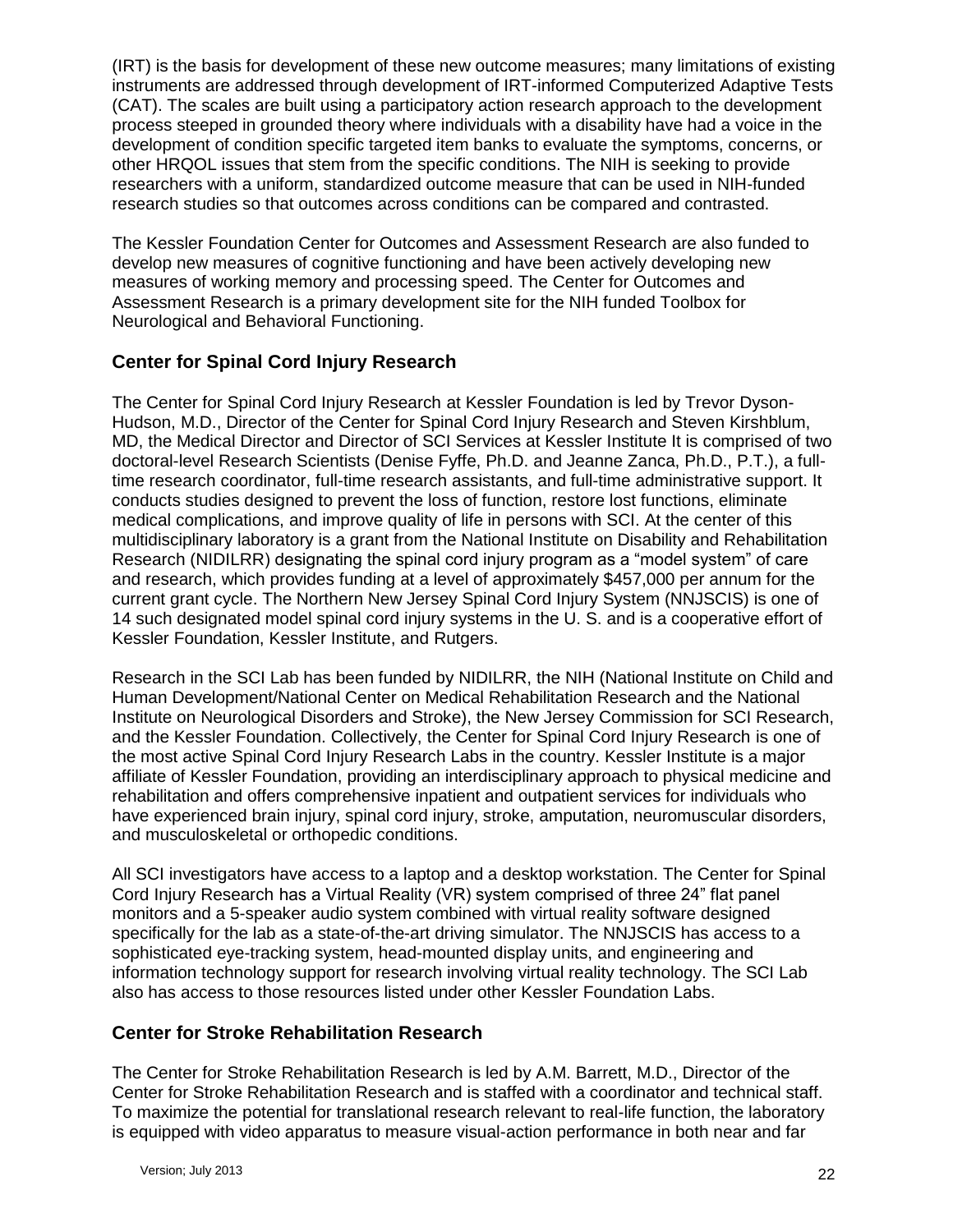space (beyond reaching distance). With a video camera-monitor setup, researchers can manipulate visual feedback so as to fractionate errors into perceptual and motor components. An additional video apparatus set up for tabletop tasks is also in use. The lab is equipped with rooms for patient interviews, behavioral and clinical evaluation testing, data analysis and coding, and feedback sessions. A set of standard neuropsychological tests, standard equipment for stimulus administration, including 2 slide projectors and an LED projector, and four video cameras are available for recording patient interviews and examination, neuropsychological testing equipment, and personal computers to support lab activities are available. Evaluation, recruitment, and testing of subjects for stroke research takes place at all four Kessler hospital facilities, at Rutgers New Jersey Medical School, and at other hospitals, academic, and care centers in the nearby community.

General support for all research is provided by the *Biomedical Engineering and Computing* facility. Standard test equipment includes a Tectonics TDS 544A 4-channel digital color oscilloscope with enhanced memory, floppy disk and PC interface, and real-time spectrum analyzer options. A BK Precision analog oscilloscope is also available. Triple-output and dual-output bench power supplies, an analog waveform generator, and a digital Arbitrary Waveform generator support the development of custom electronic devices and instrument modifications. Complete solder station, wire-wrap, and prototyping systems are available for custom device development and testing.

Biomedical engineering provides specific support to researchers working in the areas of biological signal processing, neuromuscular function, and human interface/assistive technology. Electrophysiologic research is supported by a complete set of general-purpose bioelectric instruments which are interfaced by engineering staff according to project needs and goals. An 8-channel biopotential amplifier (Gould 6600 series) supports traditional research involving EKG, EMG, and EEG studies. For higher frequency signals, an 8-channel 10kHz system (Gould 3500 series) is available. All systems include patient isolation and interface to the Data Network for on-line storage and analysis. Motor evoked potential and EMG research is supported by a Cadwell MES-10 magnetic stimulator with 9 cm. round and butterfly coils. A Dantec Mag 2 magnetic stimulator with round coil and an 8-channel Dantec Keypoint EMG/evoked potential/EEG computer provide facilities for 16-channel fine wire kinematic EMG studies. All instruments are interfaced to computers for additional data acquisition and processing.

## **Center for Traumatic Brain Injury Research**

The Center for Traumatic Brain Injury Research at Kessler Foundation is led by Nancy Chiaravalloti, Ph.D., Director of TBI Research. The focus of research in the Center for Traumatic Brain Injury Research is to examine the social and cognitive deficits associated with acquired brain injury and related impairments and to develop interventions to ameliorate these problems. Neuroimaging studies in the Center for Traumatic Brain Injury Research identify the location and size of lesions for the purposes of structure-function mapping. Additional studies examine the brain correlates of cognitive and social functions. The Center for Traumatic Brain Injury Research has Windows-based desktop computers and notebooks as well as Apple computers and response boards for test administration, scoring, and data processing. A number of software packages are used for conducting studies and entering data for analysis. These include statistical packages (Statistica and SPSS), reference management software (EndNote), and stimulus delivery software (E-Prime, Presentation, and SuperLab).

# **Rocco Ortenzio Neuroimaging Center**

Kessler Foundation's Neuroimaging Center is located in the the Kessler Institute for Rehabilitation facility. It is led by Glenn Wylie, D.Phil, Associate Director, and Brian Yao, Ph.D., Manager and Physicist. A Siemens Skyra 3T dedicated research scanner is solely dedicated to research for Kessler Foundation scientists and their collaborators. Research conducted in the scanner includes standard structural neuroimaging, diffusion tensor imaging, MR spectroscopy, resting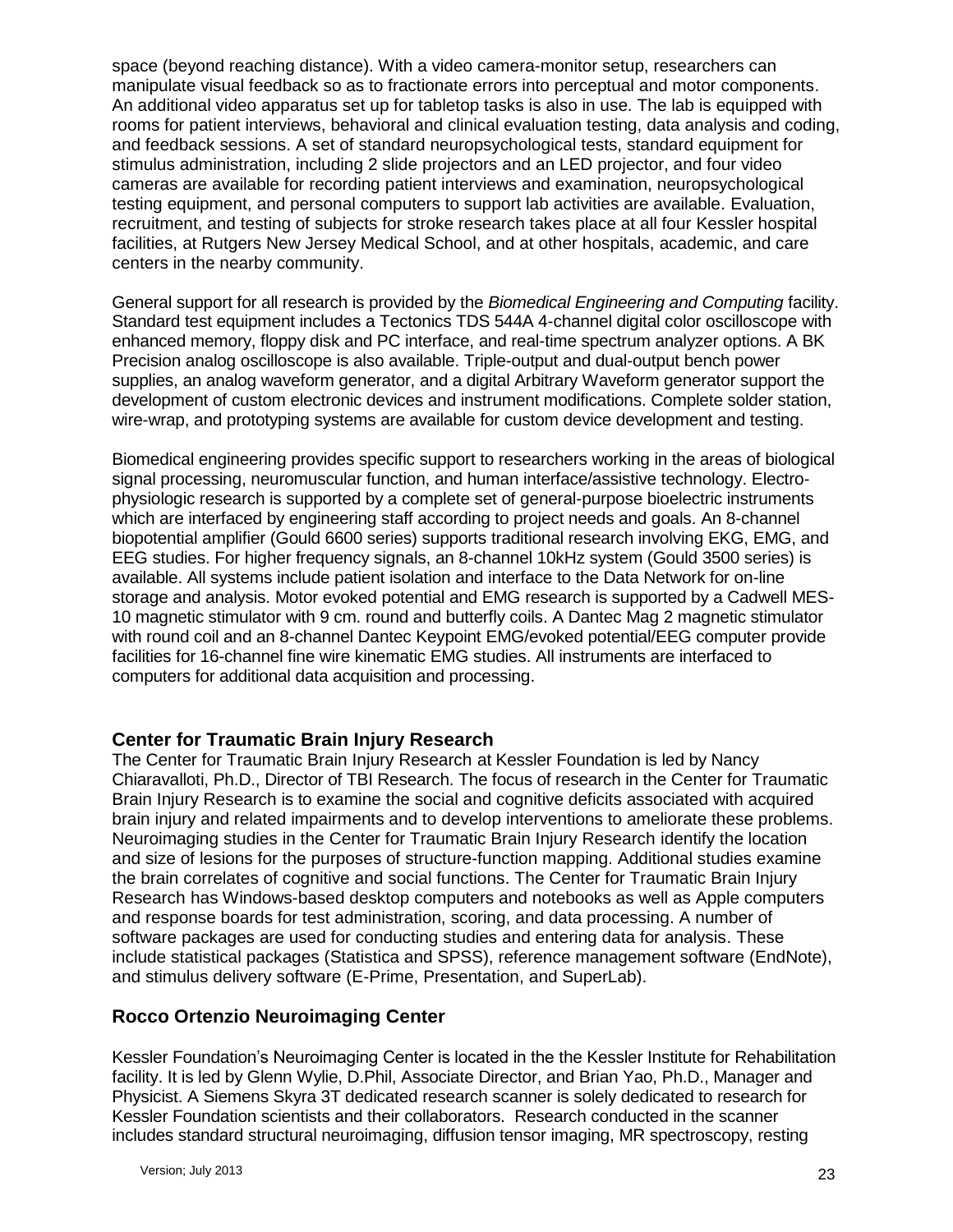state functional MRI, functional MRI, and MR real-time feedback among other methods. Specific studies conducted at the Neuroimaging Center depend upon the goals of the Laboratories. Kessler Foundation is the only Freestanding Rehabilitation Facility in the United States to have a research-dedicated scanner when it becomes operational.

## *Kessler Foundation*

Kessler Foundation is a nonprofit, public charity dedicated to supporting rehabilitation research, education and community programs. The Foundation is a major funding source for Kessler Foundation and is currently providing \$5.5 million each year for its operation. The Foundation is also focusing a large portion of its grantmaking on programs related to increasing employability for people with disabilities, as well as supporting not-for-profit agencies throughout New Jersey that provide services for people with disabilities.

## *Kessler Foundation*

Kessler Foundation is a non-profit medical rehabilitation research and education organization, a subsidiary of a public charity, Kessler Foundation, Inc. The primary purpose of this organization is to promote high quality rehabilitation research and development activities that will improve health, promote wellness, and ultimately improve the quality of life for persons with physical disabilities. Kessler Foundation presently has a full-time staff of 65 individuals, with an annual operating budget of over 6 million dollars. Kessler Foundation is located within the Kessler Institute for Rehabilitation - West Orange facility and contains laboratories and programs in Neuropsychology and Neuroscience; Stroke; Traumatic Brain Injury; Rehabilitation Outcomes; Spinal Cord Injury; Human Performance and Movement Analysis; and Rehabilitation Engineering. Kessler Foundation has an external Scientific Advisory Board, chaired by Marcus Fuhrer, Ph.D., Director Emeritus, and National Center for Medical Rehabilitation Research, National Institutes of Health, which provides an objective critique of all research activity conducted at Kessler Foundation on an annual basis. The education division of Kessler Foundation organizes and hosts the nation's largest PM&R review course. The dedication of Kessler Foundation scientists to rehabilitation research provides broad opportunities for developing and sharing expertise in rehabilitation engineering, statistical analysis, computer programming, database management, research dissemination, and Internet applications.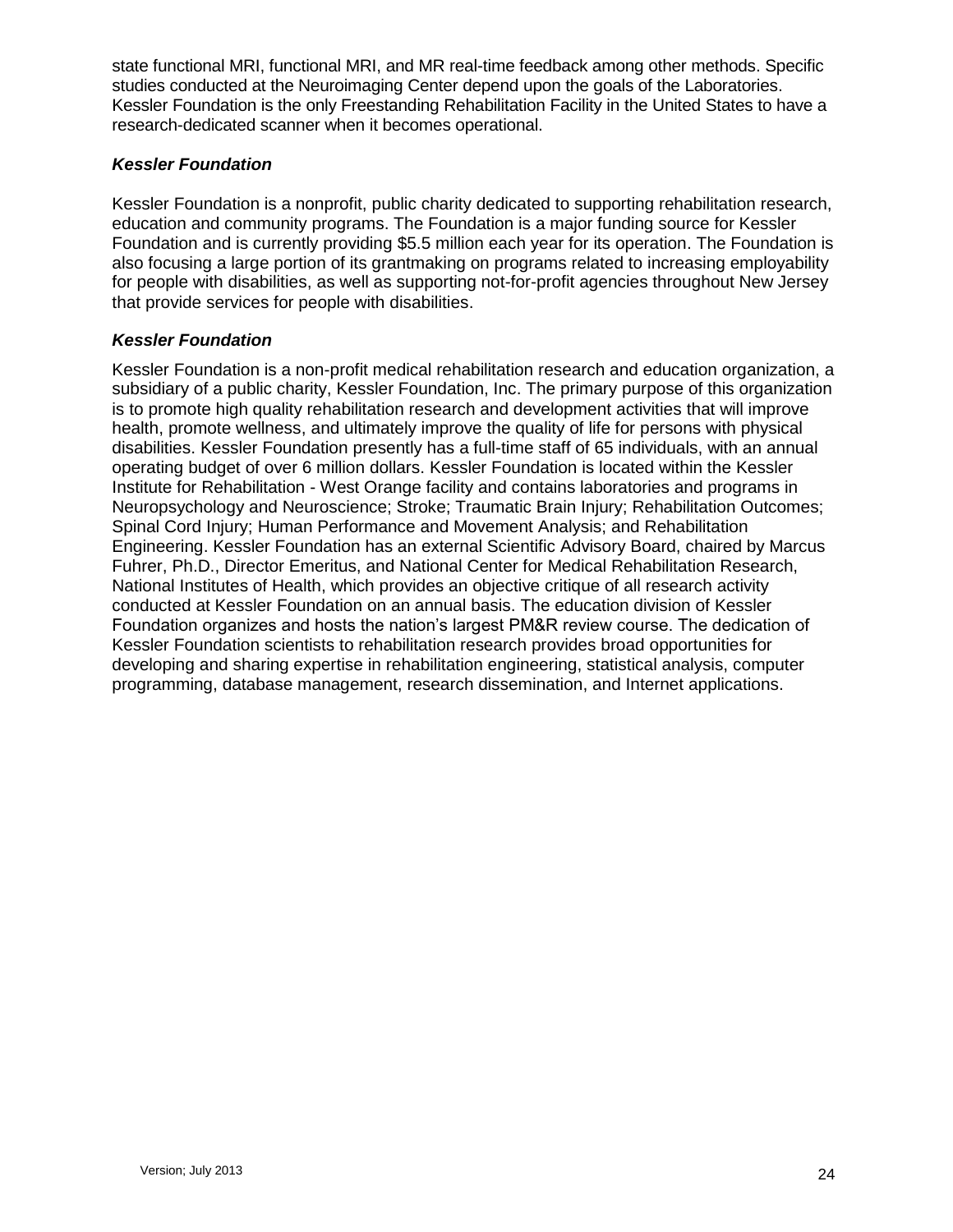#### *Facilities of Adjacent Rehabilitation Hospital Kessler Institute for Rehabilitation (KIR)*

Kessler Institute for Rehabilitation (KIR) has three inpatient facility locations. These include: West Facility, a licensed 78-bed facility located in West Orange (Essex County); North Facility, a licensed 52-bed facility located in Saddle Brook (Bergen County); and Welkind Rehabilitation Hospital with 72 beds in Chester (Morris County), a sister corporation. With a licensed capacity of 300 beds and over 5,000 admissions per year, KIR is one of the largest rehabilitation facilities in the nation. It draws 90% of its patients from a 6-county region of 3 million people, located within 50 miles of one of the Kessler facilities. KIR (230 beds) and its affiliates (72 beds) comprise 92% of the 330 rehabilitation beds in this region. Each of its facilities offers a full range of medical and rehabilitation services, including physiatry, nursing, psychological counseling, social services, vocational counseling, and rehabilitation therapies on special program emphasis and in general rehabilitation. Among its 33 specialized treatment programs are: the cancer pain management program, the industrial rehabilitation/work hardening program, the performing arts medicine program, the post-polio rehabilitation & research services, the sexuality and fertility clinic, the sports medicine center, and the ventilator-dependent quadriplegia program. The Center for Ventilator Management Alternatives and Pulmonary Rehabilitation, directed by Dr. John Bach, offers intensive breathing instruction using non-invasive respiratory techniques that eliminate the need for a tracheostomy. This is currently one of only two centers in the United States that permits patients with no respiratory muscle function to develop freedom from mechanical ventilators/phrenic pacemakers.

KIR also provides *subacute rehabilitation* through the Kessler Care Center at Cedar Grove, a 196-bed skilled nursing facility. This facility provides comprehensive subacute rehabilitation services in addition to long-term nursing care. In addition, KIR maintains outpatient services at all its facilities and has 23 outpatient satellites located in the Bergen, Essex, Hudson, Hunterdon, Middlesex, Morris, Ocean, Passaic, Somerset and Union counties in New Jersey. By means of its satellites, KIR brings its expertise, experience and skilled service providers to people right in their communities. The outpatient satellites provide physical therapy for musculoskeletal disorders, work related injuries, neck, mid-back and low-back pain care to improve the quality of life for many individuals who previously had minimal access to such services. These centers also provide lectures, screenings, educational seminars and support groups in order for patients and family members to share their insight with one another.

The *Program Evaluation Program* is supported by four professionals in charge of Total Quality Management, Infection Control, Utilization Review and Program Evaluation. The program evaluation system, utilizing the Functional Independence Measure (FIM) for all inpatients, has been in place for almost 15 years. The program evaluation system and medical records provide a core data set available for research projects.

## **Collegial and Collaborative Activities**

Research Fellows will have extensive opportunities to meet experienced rehabilitation and biomedical researchers in New Jersey and New York City. Collaboration with a prominent researcher in a specific area is not only encouraged but required as part of the individual Fellow's Research Training Plan. The process of structuring a mentoring team will cause Fellows to make personal contacts with researchers throughout the Northeast U.S.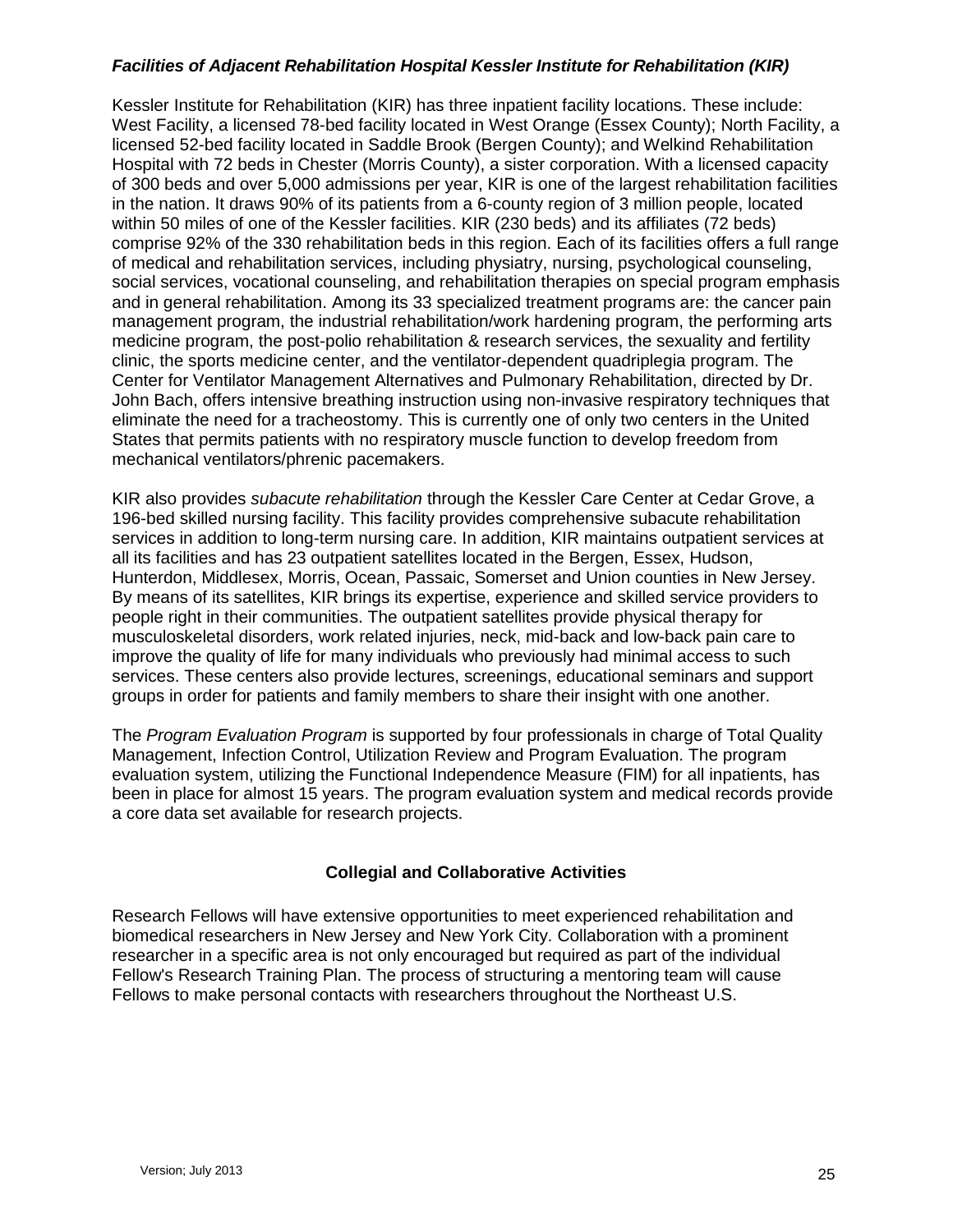#### *Rutgers New Jersey Medical School*

Rutgers New Jersey Medical School is approved by the Accreditation Council for Graduate Medical Education and offers a broad array of clinical and academic training services. The University Hospital has 518 beds apportioned among 11 clinical departments. In addition to the usual medical services, the hospital offers a wide variety of specialty services.

The *Department of Physical Medicine and Rehabilitation* at Rutgers New Jersey Medical School maintains close ties to the Kessler Foundation, the Kessler Institute for Rehabilitation, the Department of Veterans Affairs New Jersey Health Care System, the Atlantic Healthcare System, and Children's Specialized Hospital. Under the supervision of the Department's clinical faculty based at these locations, PM&R residents, medical students and clinical fellows rotate through these affiliated sites in order to gain clinical experience. Much of the Department's research and academic work is also conducted at these facilities.

The Department includes seven full-time faculty members based in Newark at University Hospital, 47 full-time paid faculty based at major clinical affiliates, and approximately 50 voluntary faculty members who support the department's teaching programs on a part-time basis. Approximately 16 faculty members have completed research fellowship training, and 18 have completed clinical fellowship training. Total research funding from all sources is approximately \$6.7 million per year. Approximately 80 scientific research papers, 12 book chapters, and two textbooks are published each year. In addition to extensive representation on major national organizations within the specialty of rehabilitation medicine, Rutgers New Jersey Medical School faculty also maintain a national presence on leading medical policy organizations such as the American Board of Medical Specialties, the Educational Commission for Foreign Medical Graduates, the Association of Academic Physiatrists, the Special Medical Advisory Group (VA), and the Association of American Medical Colleges. Since 1992, the Department has been a national leader in the use of the objective structured clinical examination within graduate medical education.

The Department's residency training program is recognized as being among the nation's best graduate medical education programs. The Department has received a full five-year accreditation (the longest term offered) from the Accreditation Council for Graduate Medical Education for both its general PM&R residency as well as for its fellowship in spinal cord injury medicine. More than 35 applications are received for each vacant residency slot. The curriculum includes mandatory training for each resident in the theory, design, and conduct of medical research. For the past 15 consecutive years, 100% of the residents who have taken Part I (written) of the PM&R board examination during their year of graduation have passed on their first attempt. The program's residents consistently author articles in leading journals, obtain appointments to national committees and offices, earn highly visible awards, and receive offers of employment from some of the nation's best-known fellowships and rehabilitation facilities. Over the past five years, 48% of the Department's graduating residents have entered fellowships, 18% have accepted positions in academic medicine, and 34% have pursued private practice opportunities.

In cooperation with its teaching affiliates and various sponsoring organizations, the Department conducts a "mandatory" clerkship for medical students at NJMS and also offers medical fellowships in seven subspecialty areas. Additionally, the Department offers federally-funded postdoctoral research fellowships in the subspecialties of rehabilitation outcomes as well as neuropsychology and neuroscience. The number of postdoctoral fellows undergoing training ranges from four to eight, depending on the quality of the applicant pool. The Department also sponsors an annual board review course that is the nation's largest and most popular course for graduates preparing for the board examination.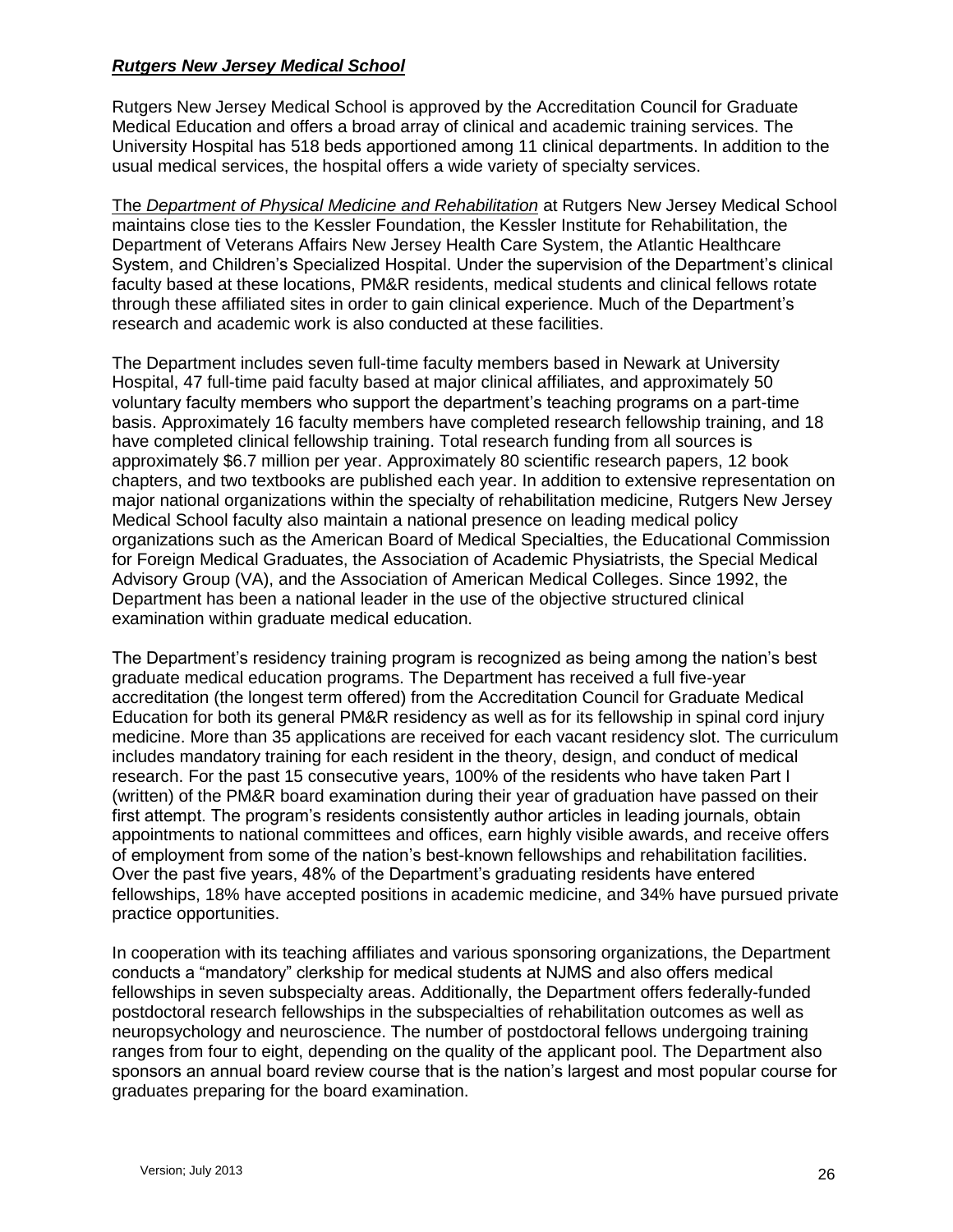The *Department of Radiology* provides critical elements in supporting functional neuroimaging research. Primary among these resources is access to two 1.5 Tesla GE Signa MRI scanners equipped with Echo-planar imaging capability. A PET scanner has also recently been added to the Department. Additional resources include computing resources, lab facilities and administrative support.

The *Department of Neuroscience* conducts basic and clinical research on neurological disorders, such as multiple sclerosis, neuronal and retinal regeneration, Parkinson's disease, peripheral neuropathy, obesity, violence and aggression, learning disabilities resulting from membrane anomalies, stroke, and chronic fatigue syndrome. Because of the eclectic nature of the department, some research projects are directed towards revealing the basic mechanisms of disease, while other projects focus on improving clinical therapies.

The *School of Allied Health.* An array of speech/language pathology, occupational therapy, and physical therapy services are offered in the PM&R department and the Stanley S. Bergen Building, which houses the School of Allied Health Professions. Over and above the usual therapies, specialty clinics (e.g., hand, plastics) have been developed. The division of Physical Therapy provides services to both inpatients and outpatients in the following specialty areas: medical/surgical, orthopaedics, pain management, pediatrics, and neurology.

#### *Collaborative Facilities at the Veterans Administration New Jersey Health Care System*

Kessler Foundation researchers conduct both human and animal studies in collaboration with other researchers at Veterans Administration, NJ Health Care System (VANJHCS). There is a human performance laboratory located in the Rehabilitation Medicine Service, including a wheelchair accessible treadmill, Quinton metabolic analyzer and stress ECG monitor, Peak Performance Analysis two-camera video gait analysis system, and Dantec Counterpoint 4 channel EMG.

## *New Jersey Institute of Technology*

New Jersey Institute of Technology (NJIT) is a public research university with a specific focus on engineering, science, and technology. It is comprised of the Newark College of Engineering, the College of Science and Liberal Arts, the School of Computing Science, the School of Management, and the School of Architecture, and is New Jersey's technological university. NJIT was established in the late 1800's as part of the educational movement that saw the founding of RPI, WPI, Cooper Union, Stevens Institute of Technology, MIT, and Georgia Tech. With 8000 students (5000 undergraduate and 3000 graduate), NJIT has the largest enrollment in engineering and computing among New Jersey universities. Over the past two decades, NJIT has successfully balanced the transition from a local engineering college to a national research university. It has a dynamic research program with annual sponsored research exceeding \$40 million. At the same time, however, it retains the focus on high quality education for which it has been well known. Students are attracted to NJIT because of its commitment to learning. NJIT graduates fill nearly 25% of all engineering positions in the State of New Jersey.

The NJIT campus is quite compact, comprising only 45 acres overlooking downtown Newark. All of its buildings are accessible to persons with disabilities, and the flat, small campus is ideal for persons with mobility impairments. NJIT's concern with accessibility pre-dates Federal requirements. An active group of consumers, led by Frieda Zames (now professor emeritus), worked closely with the administration beginning in the 1960s to see that all new and renovated campus buildings were accessible.

NJIT's research facilities provide strong support for an Advanced Research Training grant. Kessler Foundation Fellows will find the NJIT faculty to be supportive of their work and will have access to facilities needed for their research. NJIT is a technical university and its library and laboratories provide a very appropriate complement to those at Kessler Foundation. NJIT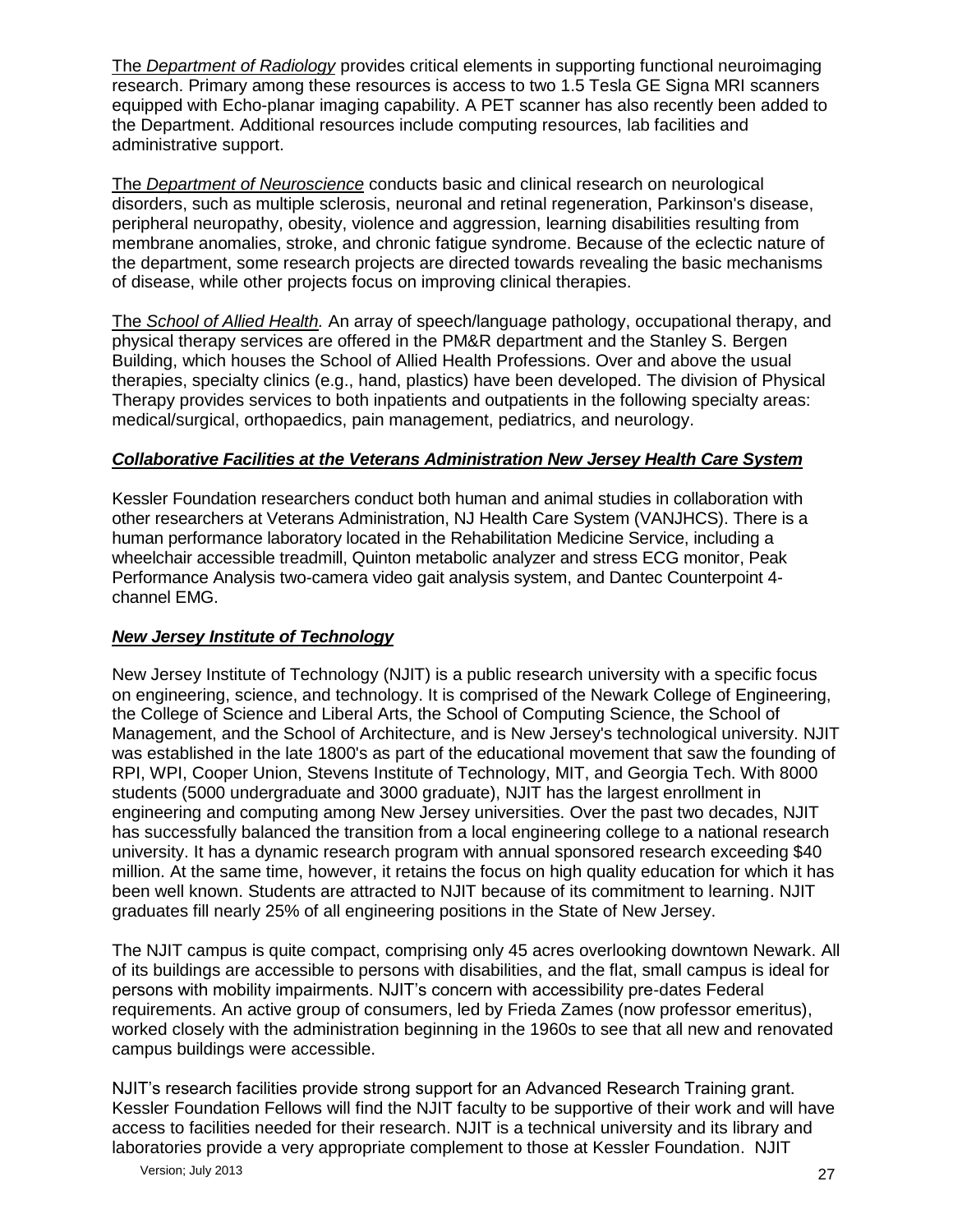maintains a full research machine shop, microelectronics fabrication facility, and academic computing (including access to supercomputing). The following four Biomedical Engineering research facilities are located in adjoining space in the Department's new building and occupy a total of approximately 2500 sq.-ft.:

The *Neuromuscular Engineering Laboratory* was originally established with NIDILRR funds at the University of Delaware and moved to NJIT in 1999. It includes facilities for the study of the kinematics of upper extremity movements. Current projects include studies of bimanual movement control, non-linear control of biomimetic muscles, measurement of spasticity, vestibular contributions to spasticity, the role of spasticity in dysarthric speech, rehabilitation robotics and the recognition and animation of sign language. Its equipment includes a pair of Immersion Cybergloves (19 joint sensors), three Ascension Flock of Birds systems capable of measuring human movement (position and orientation) using electromagnetic signals in a 3 ft. radius, an ISCAN point of regard system capable of tracking eye movement (single eye), two SensAble Phantom force reflecting robots capable of producing 2 N force reflection to the fingers, an FCS Haptic Master robot capable of providing 20 N force reflection to the arm in four degrees of freedom, a 16 channel Grass EMG amplifier, a five camera large baseline stereo camera system, stereographic glasses and an electroglottograph for measuring glottal impedance.

The *Motor Control and Rehabilitation Laboratory* is NJIT's newest laboratory devoted to studies of motor rehabilitation and coordinated reaching. It is presently studying the use of video game and virtual reality technology among stroke survivors and is engaged in work on motor control of Parkinson's patients. Major new work on enhancing neural plasticity in persons with neural impairment is being developed with the Neuromuscular Engineering Laboratory and shares the FSC Haptic Master. Equipment in this laboratory includes an Optotrack motion analysis system, two stereo camera systems, a P5 sensored glove and an Immersion Cybergrasp, which provides haptic sensation to the thumb and four fingers. The Cybergrasp and Haptic Master are being combined into a hybrid system capable of providing full haptic rendering for the hand and arm. No such system exists in the U.S. at this time.

The *Human Performance Laboratory* is currently dedicated to studies of a new ballistic approach to human movement; this facility includes a 2-camera Qualysis motion analysis system that provides 3-D motion capture at 1000 Hz. Also included are two ATMI force plates.

The *Neural and Vision Engineering Laboratory* is engaged in the study of neuromotor activity involved in vision. It is supported by a binocular eye movement system. This laboratory collaborates extensively with the fMRI facility at the Rutgers New Jersey Medical School. The 3T magnet of theNJMS system makes it ideal for detailed research studies. An MRI capable eye tracking system has been ordered to support this joint work. Additional research is underway with the New York University School of Optometry and studies rehabilitation methods for ocular disorders.

## *Rutgers, The State University of New Jersey*

With over 47,000 students on campuses in Newark, New Brunswick, and Camden, Rutgers is one of the major state university systems in the nation. The Rutger's Psychology Department and its Center for Molecular and Behavioral Neurosciences (CMBN) are involved in this training grant.

*The Center for Molecular and Behavioral Neuroscience* is equipped with high-tech microcomputers and relevant software designed for the study of the functional properties of the brain's central motor system by means of 3-D kinematic analysis of movements. The laboratory has a Silicon Graphics IRIS 4D80GT and a Silicon Graphics Indigo 2 Superworkstation, stateof-the-art computer graphics display devices. These computers are special purpose machines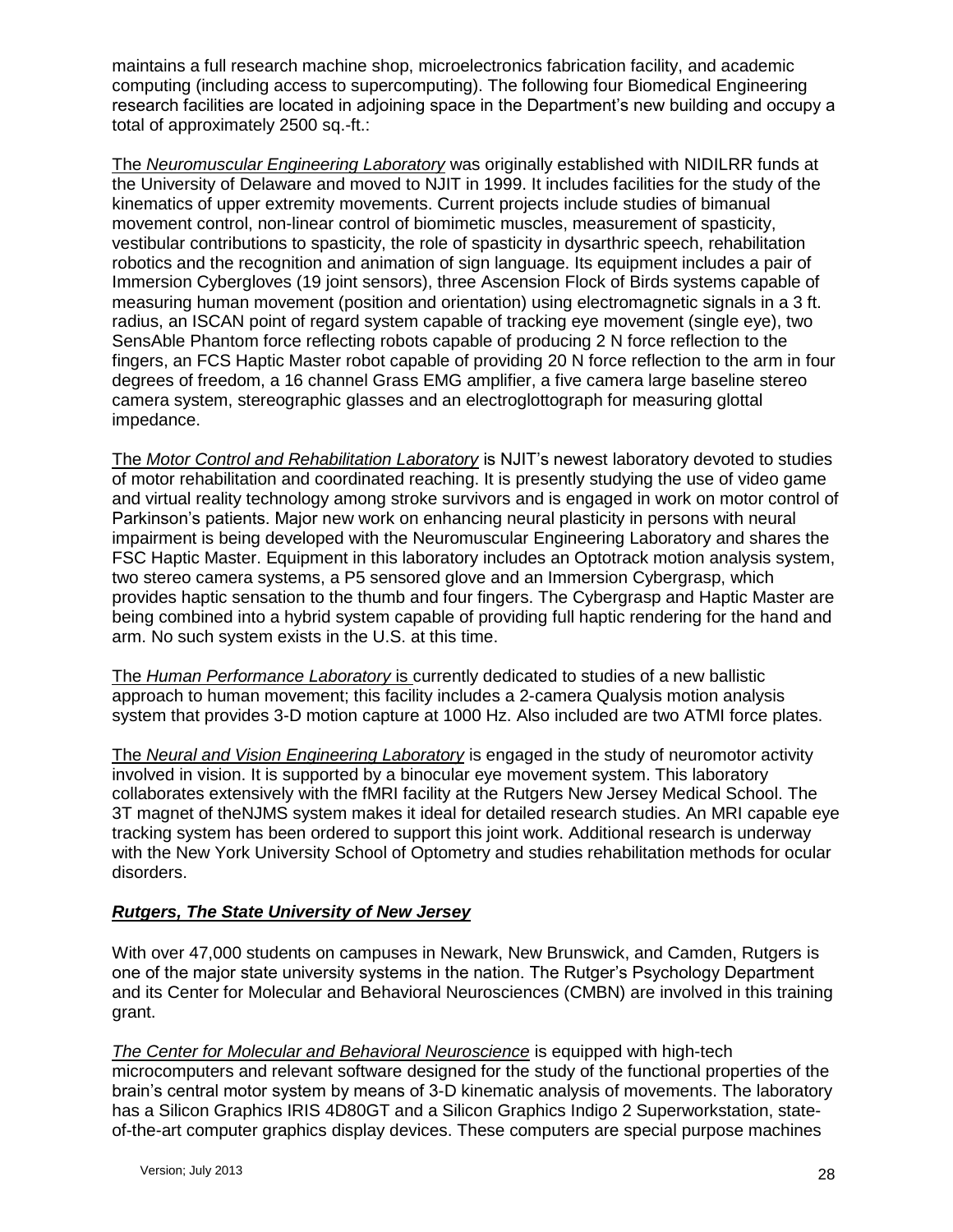for the creation, manipulation, and modification of complex 2-D and 3-D data structures. They allow dynamic interactive graphics and display three-dimensional images with appropriate depth perspective and parallax on a high resolution cathode-ray tube. Function switches, control dials, data tablet and keyboard allow the operator to interact with the graphics processor. The 2-D and 3-D data structures resident in memory can be rotated, translated, scaled, clipped, and viewport mapped. Hence, complete data structures can be manipulated and movements can be generated and displayed in real time. The laboratory is also equipped with Macintosh and IBMbased microcomputers. In addition, the Center for Neuroscience makes available an IBM PowerStation RS-6000/540 with three-dimensional rendering hardware, Macintosh computers for word processing and communication, Apple LaserWriter printer, slide printer, MicroVax II, access to NSFnet, and video recording and editing facilities.

The *University Heights Center for Advanced Imaging* contains a new high-powered (3-Tesla) functional magnetic resonance imaging (fMRI) scanner that provides detailed pictures of specific areas of brain activity that is enabling Rutgers New Jersey Medical School and Rutgers University-Newark researchers to significantly advance neurological research and to better understand and develop potential treatments for brain injury and for devastating neurological diseases such as MS, Alzheimer's, and autism. The fMRI scanner is the centerpiece of the University Heights Center for Advanced Imaging and is one only a handful of such scanners being used nationwide. It is housed at the Rutgers NJMS campus in Newark and is jointly owned by Rutgers-Newark and Rutgers NJMS.

# **APPLICATION PROCESS**

The initial application involves submitting a cover letter detailing your research and clinical interests, background, and training, as well as copies of your CV, graduate transcript, and representative publications or manuscripts. Following review of the completed application, appropriate candidates will be contacted and invited for a formal interview.

#### *Applicants*

- Ph.D., M.D. Doctoral degree should be in a field relevant to rehabilitation. Ph.D. candidate planning dissertation research on topics relevant to rehabilitation are also encouraged to apply;
- Non-immigrants are eligible to apply provided they can be lawfully employed in the U.S.;
- Excellent academic record;
- Research experience: Ph.D. candidates should be proficient in basic research skills;
- Strong candidates will have either publications or publishable theses;
- M.D. candidates should have experience with research, at least on the basis of an initial project; and
- An expressed interest in pursuing a career in rehabilitation, particularly an academic or research career.

## *Application Instructions*

In order to apply, please submit the following materials:

- Cover letter detailing research and clinical interests, background, and training;
- CV or resume;
- Copy of graduate transcripts for current students and recent graduates;
- Copies of publications or manuscripts that illustrate your research work; and
- Three letters of recommendation.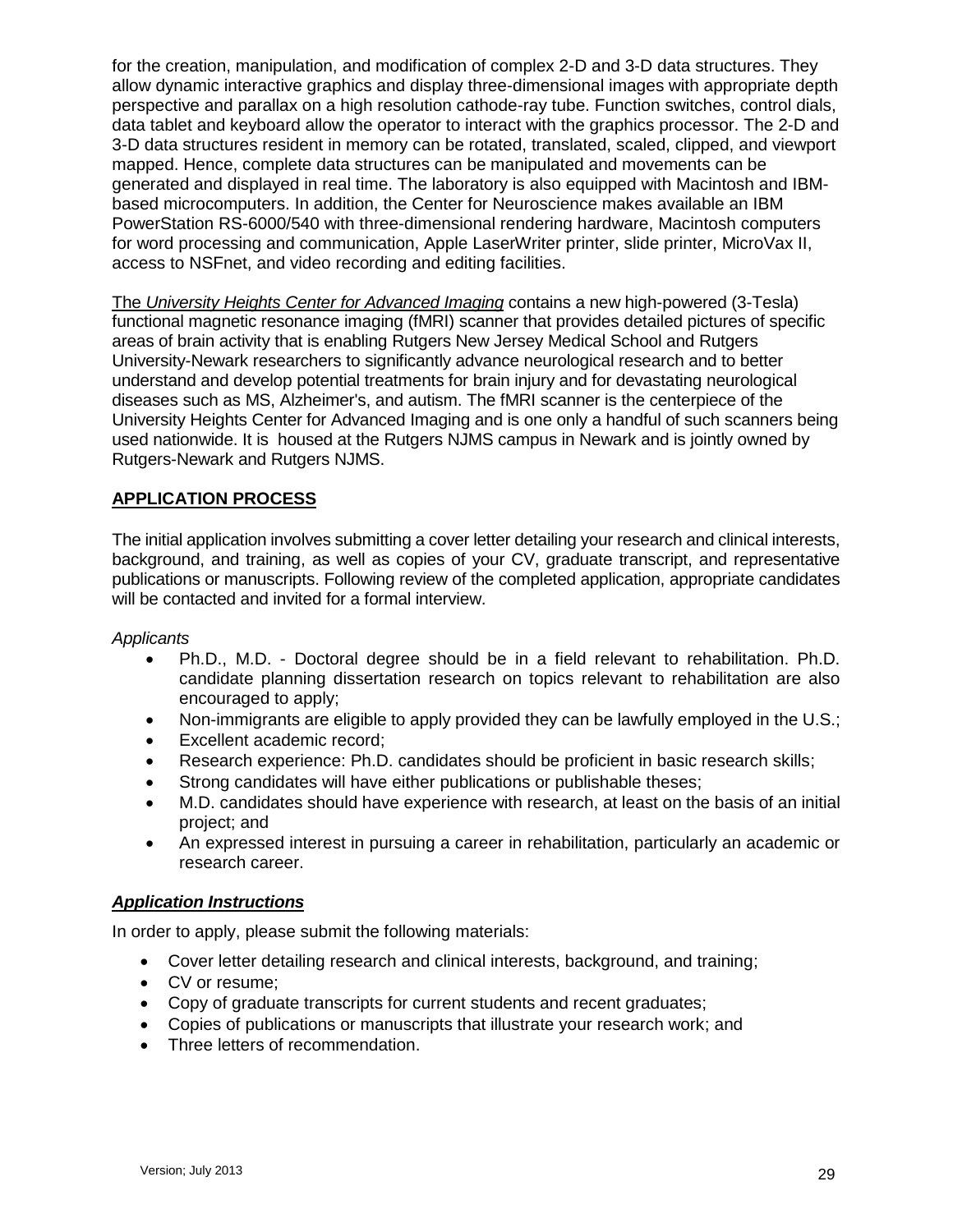#### **Please send letters of inquiry and application materials to:**

#### **Neuropsychology/Neuroscience Fellowship**

Nancy Chiaravalloti, Ph.D. Director, Neuroscience Research Kessler Foundation 300 Executive Drive West Orange, NJ 07052 973-324-8440 nchiaravalloti@kesslerfoundation.org

#### **Outcomes Research Fellowship**

Trevor Dyson-Hudson, M.D. Director, Outcomes and Assessment Research Kessler Foundation 1199 Pleasant Valley Way West Orange, NJ 07052 973-324-3576 tdyson-hudson@kesslerfoundation.org

# **Human Performance and Engineering Fellowship**

Guan Yue, Ph.D. Director, Center for Mobility and Rehabilitation Engineering Research. Kessler Foundation 1199 Pleasant Valley Way West Orange, NJ 07052 (973) 324-3518 ` gforrest@kesslerfoundation.org

## **Spinal Cord Injury Research Fellowship**

Trevor Dyson-Hudson, M.D. Director, Spinal Cord Injury Research Kessler Foundation 1199 Pleasant Valley Way West Orange, NJ 07052 (973) 324-3576 tdyson-hudson@kesslerfoundation.org

## **Cognitive Neurology and Stroke Research Fellowship**

A.M. Barrett, M.D. Director, Stroke Rehabilitation Research Kessler Foundation 1199 Pleasant Valley Way West Orange, NJ 07052 (973) 324-3552 [abarrett@kesslerfoundation.org](mailto:abarrett@kesslerfoundation.org)

## **Traumatic Brain Injury Fellowship**

Nancy Chiaravalloti, Ph.D. Director, Traumatic Brain Injury Kessler Foundation 300 Executive Drive